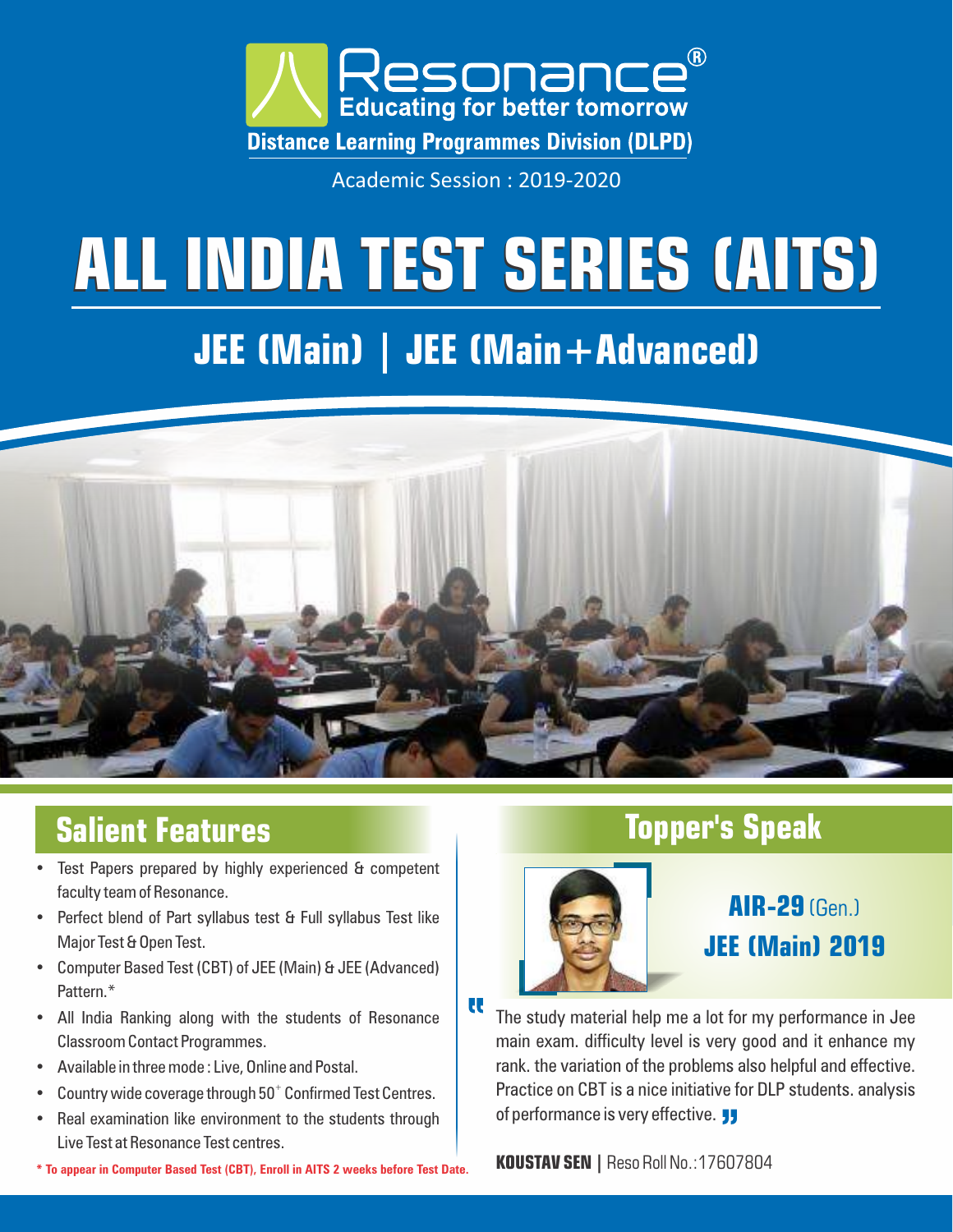# **AITS Schedule - JEE (Main) & JEE (Main+Advanced)**

 $\bullet$ 

| <b>JEE (Main)   Class XI</b> |                  |                           |  |  |  |  |  |
|------------------------------|------------------|---------------------------|--|--|--|--|--|
| S.No.                        | <b>Test Code</b> | <b>Online/Postal Mode</b> |  |  |  |  |  |
| 1                            | $PT-1$           | $01$ -Jul-19              |  |  |  |  |  |
| 2                            | $CT-1$           | 08-Jul-19                 |  |  |  |  |  |
| 3                            | PT-2             | 29-Jul-19                 |  |  |  |  |  |
| $\overline{4}$               | CT-2             | 26-Aug-19                 |  |  |  |  |  |
| 5                            | $PT-3$           | 23-Sep-19                 |  |  |  |  |  |
| 6                            | $CT-3$           | 11-Nov-19                 |  |  |  |  |  |
| $\overline{7}$               | $CT-4$           | 02-Dec-19                 |  |  |  |  |  |
| 8                            | $PT-4$           | 23-Dec-19                 |  |  |  |  |  |
| 9                            | MT               | 30-Dec-19                 |  |  |  |  |  |
| 10                           | AIOT             | 10-Feb-20                 |  |  |  |  |  |

## **JEE (Main) | Class XII/XIII**

|       | <b>AITS with CBT</b>              |                             |                 |                        |                                      |       |                                            | <b>AITS with CBT</b>               |              |
|-------|-----------------------------------|-----------------------------|-----------------|------------------------|--------------------------------------|-------|--------------------------------------------|------------------------------------|--------------|
| S.No. | <b>Test Code</b>                  | Live (Pen Paper/CBT/Online) |                 | <b>Online/Postal</b>   | <b>Postal/Online</b><br><b>Dates</b> | S.No. | <b>Test Code</b>                           | <b>Live (Pen Paper/CBT/Online)</b> |              |
| 1     | Practice Test -1<br>(XI Svilabus) | Online                      | 14-May-19       | 14-May-19              | 14-May-19                            | 1     | Practice Test -1<br>JEE-Main (XI Syllabus) | Online                             | 14-May-19    |
| 2     | Practice Test -2<br>(XI Syllabus) | Online                      | 25-Jun-19       | 25-Jun-19              | 25-Jun-19                            | 2     | Practice Test -1<br>JEE-Adv. (XI Syllabus) | <b>Online</b>                      | 18-Jun-19    |
| 3     | $PT-1$                            | Pen Paper                   | 14-Jul-19       | 17-Jul-19              | 17-Jul-19                            | 3     | Practice Test -2<br>JEE-Main (XI Syllabus) | Online                             | 25-Jun-19    |
| 4     | $CT-1$                            | <b>CBT</b>                  |                 | 04-Aug-19 (CBT)        | 06-Aug-19                            | 4     | Practice Test -2<br>JEE-Adv. (XI Syllabus) | Online                             | 02-Jul-19    |
|       |                                   |                             |                 |                        |                                      | 5     | $PT-1$ (Adv.)                              | Pen Paper                          | 14-Jul-19    |
| 5     | $PT-2$                            | Pen Paper                   | 18-Aug-19       | 21-Aug-19              | 21-Aug-19                            | ĥ     | CT-1 (Main)                                | <b>CBT</b>                         | 04-Au        |
| 6     | $CT-2$                            | <b>CBT</b>                  |                 | 08-Sep-19 (CBT)        | 10-Sep-19                            | 7     | CT-1 (Adv.)                                | Pen Paper                          | 18-Aug-19    |
| 7     | $PT-3$                            | Pen Paper                   | 06-Oct-19       | 09-0 <sub>ct</sub> -19 | 09-0ct-19                            | 8     | CT-2 (Main)                                | <b>CBT</b>                         | 08-Se        |
| 8     | $CT-3$                            | <b>CBT</b>                  |                 | 08-Dec-19 (CBT)        | 10-Dec-19                            | 9     | PT-2 (Adv.)                                | Pen Paper                          | 06-0ct-19    |
| 9     | $PT-4$                            | Pen Paper                   | 15-Dec-19       | 18-Dec-19              | 18-Dec-19                            | 10    | CT-3 (Main)                                | <b>CBT</b>                         | $08 - De$    |
| 10    | AIOT-1                            | <b>CBT</b>                  | 29-Dec-19 (CBT) |                        | 31-Dec-19                            | 11    | PT-3 (Adv.)                                | Pen Paper                          | 15-Dec-19    |
| 11    | MMT-1                             | Online                      | $01$ -Jan-20    | $01$ -Jan-20           | $01$ -Jan-20                         | 12    | AIOT-1 (Main)                              | <b>CBT</b>                         | $29-De$      |
|       |                                   |                             |                 |                        |                                      | 13    | MMT-1 (Main)                               | Online                             | $01$ -Jan-20 |
| 12    | MMT-2                             | Online                      | 03-Jan-20       | 03-Jan-20              | 03-Jan-20                            | 14    | MMT-2 (Main)                               | Online                             | 03-Jan-20    |
| 13    | AI0T-2                            | Pen Paper                   | 16-Feb-20       | 18-Feb-20              | 18-Feb-20                            | 15    | $CT-2$ (Adv.)                              | <b>CBT</b>                         | $02-Fe$      |
| 14    | MT                                | Online                      | 07-Mar-20       | 07-Mar-20              | 07-Mar-20                            | 16    | AIOT-2 (Main)                              | Pen Paper                          | 16-Feb-20    |
| 15    | $JPT-1$                           | Online                      | 16-Mar-20       | 16-Mar-20              | 16-Mar-20                            | 17    | MT (Main)                                  | Online                             | 07-Mar-20    |
| 16    | JPT-2                             | <b>CBT</b>                  |                 | 22-Mar-20 (CBT)        | 24-Mar-20                            | 18    | MT (Adv.)                                  | Online                             | 09-Mar-20    |
| 17    | JPT-3                             | <b>CBT</b>                  |                 | 29-Mar-20 (CBT)        | 31-Mar-20                            | 19    | JPT-1 (Main)                               | Online                             | 16-Mar-20    |
|       |                                   |                             |                 |                        |                                      |       |                                            |                                    |              |

| <b>Test Timings of All India Test Series for Class XI and XII/XIII</b> |                |                      |  |  |  |  |  |
|------------------------------------------------------------------------|----------------|----------------------|--|--|--|--|--|
| <b>Test Type</b>                                                       | <b>Subject</b> | <b>Test Time</b>     |  |  |  |  |  |
| For JEE (Main) Pattern Test                                            | <b>PCM</b>     | 09:30 am to 12:30 pm |  |  |  |  |  |
| <b>Test Type</b>                                                       | <b>Subject</b> | <b>Test Time</b>     |  |  |  |  |  |
|                                                                        | Paper 1 (PCM)  | 09:30 am to 12:30 pm |  |  |  |  |  |
| For JEE (Advanced) Pattern Test                                        | Paper 2 (PCM)  | 02:30 pm to 05:30 pm |  |  |  |  |  |

| <b>XI</b>                 |                 | <b>JEE (Main+Advanced)   Class XI</b> |                  |                           |  |  |  |  |
|---------------------------|-----------------|---------------------------------------|------------------|---------------------------|--|--|--|--|
| <b>Online/Postal Mode</b> | S.No.           | <b>Test Code</b>                      | <b>Live Mode</b> | <b>Online/Postal Mode</b> |  |  |  |  |
| $01$ -Jul-19              | 1               | PT-1 (Adv.)                           | 30-Jun-19        | 01-Jul-19                 |  |  |  |  |
| 08-Jul-19                 | 2               | CT-1 (Main)                           | 07-Jul-19        | 08-Jul-19                 |  |  |  |  |
| 29-Jul-19                 | 3               | $CT-1$ $(Adv.)$                       | $28 -$ Jul-19    | $29 -$ Jul-19             |  |  |  |  |
| 26-Aug-19                 | 4               | CT-2 (Main)                           | 25-Aug-19        | 26-Aug-19                 |  |  |  |  |
| 23-Sep-19                 | 5               | $PT-2$ (Adv.)                         | 22-Sep-19        | 23-Sep-19                 |  |  |  |  |
| 11-Nov-19                 | 6               | $CT-2$ $(Adv.)$                       | 10-Nov-19        | 11-Nov-19                 |  |  |  |  |
|                           | $\overline{7}$  | CT-3 (Main)                           | $01$ -Dec-19     | 02-Dec-19                 |  |  |  |  |
| $02$ -Dec-19              | 8               | PT-3 (Adv.)                           | 22-Dec-19        | 23-Dec-19                 |  |  |  |  |
| 23-Dec-19                 | 9               | MT (Main)                             | 29-Dec-19        | 30-Dec-19                 |  |  |  |  |
| 30-Dec-19                 | 10 <sup>1</sup> | MT (Adv.)                             | 05-Jan-20        | 06-Jan-20                 |  |  |  |  |
| 10-Feb-20                 | 11              | AIOT (Main)                           | 09-Feb-20        | 10-Feb-20                 |  |  |  |  |

## **JEE (Main+Advanced) | Class XII/XIII**

| <b>AITS with CBT</b>       |                                                        |                      | <b>Online/Postal</b><br><b>AITS</b>              | <b>Online/Postal</b><br><b>AITS with CBT</b> |                                            |                                                   |              |                                                                                     |                                      |
|----------------------------|--------------------------------------------------------|----------------------|--------------------------------------------------|----------------------------------------------|--------------------------------------------|---------------------------------------------------|--------------|-------------------------------------------------------------------------------------|--------------------------------------|
| ive (Pen Paper/CBT/Online) |                                                        | <b>Online/Postal</b> | <b>Postal/Online</b><br><b>Dates</b>             | S.No.                                        | <b>Test Code</b>                           | <b>Live (Pen Paper/CBT/Online)</b>                |              | <b>Online/Postal</b>                                                                | <b>Postal/Online</b><br><b>Dates</b> |
| Online                     | 14-May-19                                              | 14-May-19            | 14-May-19                                        | 1                                            | Practice Test -1<br>JEE-Main (XI Syllabus) | <b>Online</b>                                     | 14-May-19    | 14-May-19                                                                           | 14-May-19                            |
| <b>Online</b>              | 25-Jun-19                                              | 25-Jun-19            | 25-Jun-19                                        | 2                                            | Practice Test -1<br>JEE-Adv. (XI Syllabus) | <b>Online</b>                                     | 18-Jun-19    | 18-Jun-19                                                                           | 18-Jun-19                            |
| Pen Paper                  | 14-Jul-19                                              | 17-Jul-19            | 17-Jul-19                                        | 3                                            | Practice Test -2<br>JEE-Main (XI Syllabus) | <b>Online</b>                                     | 25-Jun-19    | 25-Jun-19                                                                           | 25-Jun-19                            |
| <b>CBT</b>                 |                                                        | 04-Aug-19 (CBT)      | 06-Aug-19                                        | 4                                            | Practice Test -2<br>JEE-Adv. (XI Syllabus) | Online                                            | 02-Jul-19    | 02-Jul-19                                                                           | 02-Jul-19                            |
|                            |                                                        |                      |                                                  | 5                                            | PT-1 (Adv.)                                | Pen Paper                                         | 14-Jul-19    | 16-Jul-19                                                                           | 16-Jul-19                            |
| Pen Paper                  | 18-Aug-19                                              | 21-Aug-19            | 21-Aug-19                                        | 6                                            | CT-1 (Main)                                | <b>CBT</b>                                        |              | 04-Aug-19 (CBT)                                                                     | 06-Aug-19                            |
| <b>CBT</b>                 |                                                        | 08-Sep-19 (CBT)      | 10-Sep-19                                        | 7                                            | CT-1 (Adv.)                                | Pen Paper                                         | 18-Aug-19    | 20-Aug-19                                                                           | 20-Aug-19                            |
| Pen Paper                  | 06-0ct-19                                              | 09-0ct-19            | 09-0ct-19                                        | 8                                            | CT-2 (Main)                                | <b>CBT</b>                                        |              | 08-Sep-19 (CBT)                                                                     | 10-Sep-19                            |
| <b>CBT</b>                 |                                                        | 08-Dec-19 (CBT)      | 10-Dec-19                                        | 9                                            | PT-2 (Adv.)                                | Pen Paper                                         | 06-0ct-19    | 08-Oct-19                                                                           | 08-0ct-19                            |
| Pen Paper                  | 15-Dec-19                                              | 18-Dec-19            | 18-Dec-19                                        | 10                                           | CT-3 (Main)                                | <b>CBT</b>                                        |              | 08-Dec-19 (CBT)                                                                     | 10-Dec-19                            |
| <b>CBT</b>                 | 29-Dec-19 (CBT)                                        |                      | 31-Dec-19                                        | 11                                           | PT-3 (Adv.)                                | Pen Paper                                         | 15-Dec-19    | 17-Dec-19                                                                           | 17-Dec-19                            |
| <b>Online</b>              | 01-Jan-20                                              | 01-Jan-20            | 01-Jan-20                                        | 12                                           | AIOT-1 (Main)                              | <b>CBT</b>                                        |              | 29-Dec-19 (CBT)                                                                     | 31-Dec-19                            |
| Online                     | 03-Jan-20                                              | 03-Jan-20            | 03-Jan-20                                        | 13                                           | MMT-1 (Main)                               | Online                                            | $01$ -Jan-20 | $01$ -Jan-20                                                                        | 01-Jan-20                            |
|                            |                                                        |                      |                                                  | 14                                           | MMT-2 (Main)                               | Online                                            | 03-Jan-20    | 03-Jan-20                                                                           | 03-Jan-20                            |
| Pen Paper                  | 16-Feb-20                                              | 18-Feb-20            | 18-Feb-20                                        | 15                                           | CT-2 (Adv.)                                | <b>CBT</b>                                        |              | 02-Feb-20 (CBT)                                                                     | 04-Feb-20                            |
| Online                     | 07-Mar-20                                              | 07-Mar-20            | 07-Mar-20                                        | 16                                           | AIOT-2 (Main)                              | Pen Paper                                         | 16-Feb-20    | 18-Feb-20                                                                           | 18-Feb-20                            |
| <b>Online</b>              | 16-Mar-20                                              | 16-Mar-20            | 16-Mar-20                                        | 17                                           | MT (Main)                                  | Online                                            | 07-Mar-20    | 07-Mar-20                                                                           | 07-Mar-20                            |
| <b>CBT</b>                 |                                                        | 22-Mar-20 (CBT)      | 24-Mar-20                                        | 18                                           | MT (Adv.)                                  | <b>Online</b>                                     | 09-Mar-20    | 09-Mar-20                                                                           | 09-Mar-20                            |
| <b>CBT</b>                 |                                                        | 29-Mar-20 (CBT)      | 31-Mar-20                                        | 19                                           | JPT-1 (Main)                               | Online                                            | 16-Mar-20    | 16-Mar-20                                                                           | 16-Mar-20                            |
|                            |                                                        |                      |                                                  | 20                                           | JPT-2 (Main)                               | <b>CBT</b>                                        |              | 22-Mar-20 (CBT)                                                                     | 24-Mar-20                            |
|                            | <b>All India Test Series for Class XI and XII/XIII</b> |                      | $\bullet$                                        | 21                                           | JPT-3 (Main)                               | <b>CBT</b>                                        |              | 29-Mar-20 (CBT)                                                                     | 31-Mar-20                            |
|                            | <b>Subject</b>                                         |                      | <b>Test Time</b>                                 | 22                                           | JPT-1 (Adv.)                               | Pen Paper                                         | 26-Apr-20    | 28-Apr-20                                                                           | 28-Apr-20                            |
| tern Test                  | <b>PCM</b>                                             |                      | 09:30 am to 12:30 pm                             | 23                                           | AIOT (Adv.)                                | <b>CBT</b>                                        |              | 03-May-20 (CBT)                                                                     | 05-May-20                            |
|                            | <b>Subject</b>                                         |                      | <b>Test Time</b>                                 | 24                                           | JPT-2 (Adv.)                               | <b>CBT</b>                                        |              | 10-May-20 (CBT)                                                                     | 12-May-20                            |
|                            |                                                        |                      |                                                  |                                              | €                                          | CT: Cumulative Test                               | €            | AIOT: All India Open Test                                                           |                                      |
| attern Test                | Paper 1 (PCM)<br>Paper 2 (PCM)                         |                      | 09:30 am to 12:30 pm<br>$02:30$ pm to $05:30$ pm | <b>NOTE</b>                                  | PT: Part Test<br>€<br>€<br>$\bullet$       | MT: Major Test<br><b>CBT: Computer Based Test</b> | €<br>€<br>€  | JPT: JEE Preparatory Test<br>FST: Full Syllabus Test<br><b>MMT: Main Maior Test</b> |                                      |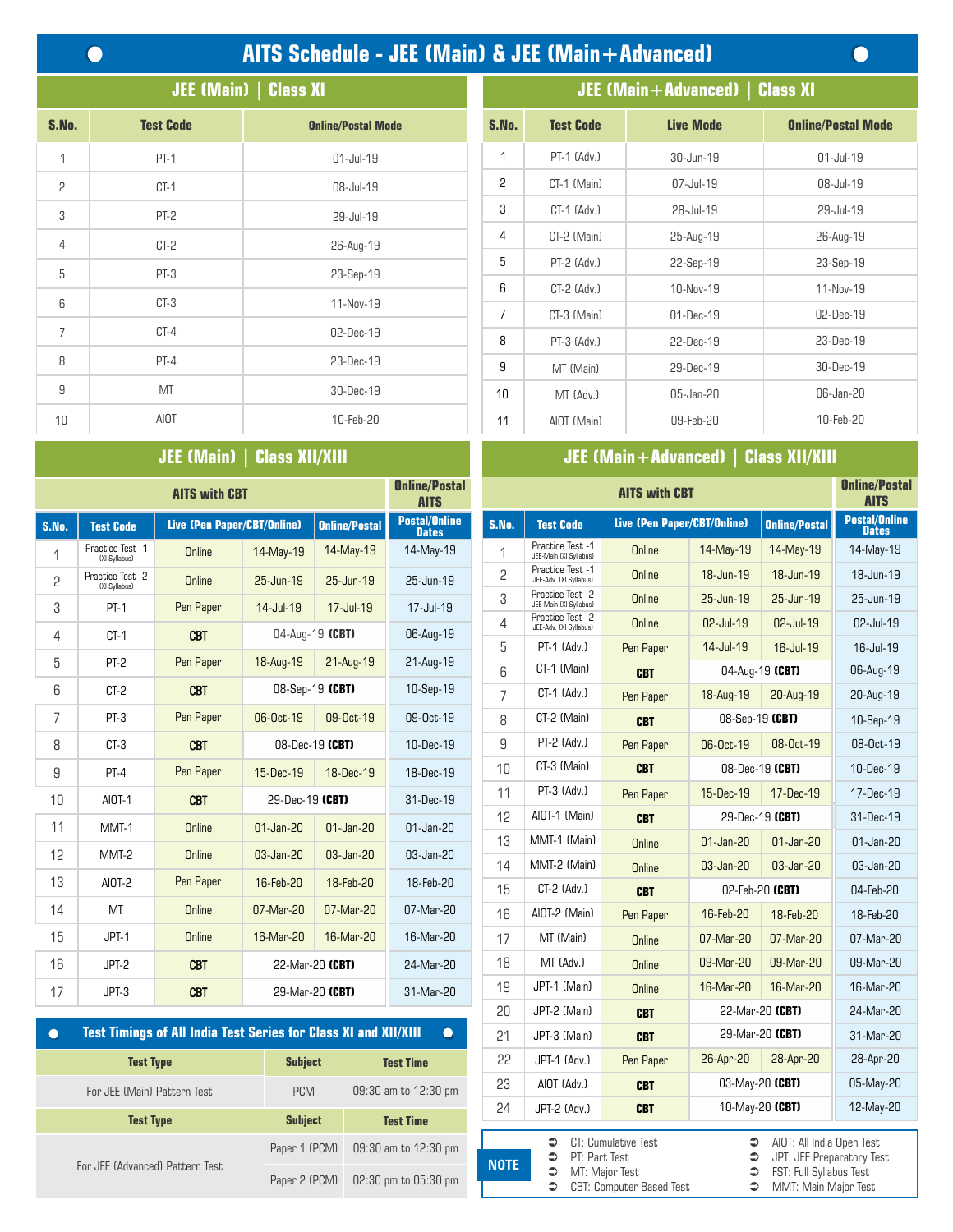$\bullet$ 

# **JEE (Main+Advanced) All India Test Series Syllabus | Class XII/XIII**

| S.No.            | <b>Test Name</b>                                      | <b>PHYSICS</b>                                                                                                                                                                                                                                                                                          | <b>MATHS</b>                                                                                                                                                                                                                                                                                                                                                                                                                                                                                                                           | <b>CHEMISTRY</b>                                                                                                                                                                                                                                                                                                                                                                                                                   |                                                                                                                                                                                                                                                                                                                                                                                                                                                                                                                                                                                                                                               |
|------------------|-------------------------------------------------------|---------------------------------------------------------------------------------------------------------------------------------------------------------------------------------------------------------------------------------------------------------------------------------------------------------|----------------------------------------------------------------------------------------------------------------------------------------------------------------------------------------------------------------------------------------------------------------------------------------------------------------------------------------------------------------------------------------------------------------------------------------------------------------------------------------------------------------------------------------|------------------------------------------------------------------------------------------------------------------------------------------------------------------------------------------------------------------------------------------------------------------------------------------------------------------------------------------------------------------------------------------------------------------------------------|-----------------------------------------------------------------------------------------------------------------------------------------------------------------------------------------------------------------------------------------------------------------------------------------------------------------------------------------------------------------------------------------------------------------------------------------------------------------------------------------------------------------------------------------------------------------------------------------------------------------------------------------------|
| $\overline{1}$   | JEE (Main)<br>Practice Test -1<br>(XI Syllabus)       | Mathematical Tools, Rectilinear Motion,<br>Projectile Motion, Relative Motion &<br>Newton's law's of Motion                                                                                                                                                                                             | <b>Fundamentals of Mathematics-I</b><br>(Representation of sets, Types of sets,<br>Subset, superset, power set, Operations on<br>sets : $A \cup B$ , $A \cap B$ , $A - B$ , $A \triangle B$ , Venn<br>Diagrams, De-Morgans law, Cardinal No.<br>problems, Method of Interval , Logarithm :<br>Definition, Identity, Properties,<br>Graph, Logarithm equation, Logarithmic<br>Inequalities , Characteristic and mantissa<br>Anti log Log table), Quadratic Equation,<br>Trigonometry                                                    | Introduction to Chemistry (Basic definition<br>: amu, GMM, GAM, mole, Avogadro's<br>number, Mole-mass-number conversion<br>for atoms/molecules, Avg.molar mass,<br>units of P,T,V and<br>interconversion, PV=nRT & Question<br>based on it, STP), Atomic Structure, Mole<br>Concept (Density ,% Composition by<br>mass, by mole, Minimum Molecular Mass<br>Determination)                                                          | Structural Isomerism, Structural<br>Identification, (ABC-1<br>(Alkane, Alkene, Alkyne, Benzene) & ABC-2<br>(Phenol, Aniline)                                                                                                                                                                                                                                                                                                                                                                                                                                                                                                                  |
| $\overline{2}$   | JEE (Adv.)<br><b>Practice Test-1</b><br>(XI Syllabus) | Rectilinear Motion, Projectile Motion,<br>Relative Motion, Newton's law's of<br>motion, Friction, Work, Power & Energy,<br>Circular Motion, Centre of mass<br>(Calculation of COM of system of<br>particles)                                                                                            | Fundamentals of Mathematics-I, Quadratic<br>Equation, Trigonometry, Sequence &<br>Series, Fundamnetals of Mathematics-II<br>(Modulus function: Definition,<br>Equations, Graphs of Modulus (Linear<br>only), Equations involving<br>Modulus, Inequalities involving<br>modulus, Graphs related to<br>modulus, Graphical transformations of<br>modulus, Irrational Inequalities, Signum<br>Function, Dirichlet Function, Greatest<br>Integer & Fractional part And Its<br>Properties, Graphs of [x], {x}, Graphical<br>transformations) | Introduction to Chemistry, Atomic<br>Structure, Mole Concept, Gaseous state 1<br>(Boyle's law, Charle's law, Gay-lussac's<br>law, Avogadro's hypothesis, Barometer &<br>faulty barometer, Ideal gas Equation,<br>Connecting vessels problems, Dalton's law<br>and its applications, Graham's law of<br>diffusion & effusion)                                                                                                       | ABC-1& 2,ABC-3 (R-X,ROH), Periodic<br>Table, Basic Inorganic Nomenclature (BIN)<br>& Chemical Bonding-1 (Types of bonding<br>(Definitions of Ionic, bond Covalent bond<br>and Metallic bond), and octet rule,<br>Limitations of octet rule, Formal<br>charge, Writing the lewis dot<br>structure, Writing resonating structures,<br>finding average bond order, Stability of<br>resonating structures, Finding bond order<br>in oxoanions and their acids, VBT,<br>overlapping of orbital, Hybridisation,                                                                                                                                     |
| 3                | JEE (Main)<br>Practice Test -2<br>(XI Syllabus)       | Rectilinear Motion, Projectile Motion,<br>Relative Motion, Newton's law's of<br>motion, Friction, Work, Power & Energy,<br>Circular motion, Centre of Mass, Rigid<br><b>Body Dynamics</b>                                                                                                               | Fundamentals of Mathematics-I, Quadratic<br>Equation, Trigonometry, Sequence &<br>Series, Fundamentals of Mathematics-II,<br>Binomial Theorem, Permutation &<br>Combination (Fundamental principle of<br>counting, Permutation and arrangements of<br>objects, Combination, Arrangement of object<br>with few object same, Selection of one or<br>more object)                                                                                                                                                                         | Introduction to Chemistry, Atomic<br>Structure, Mole Concept, Gaseous state 1<br>(Boyle's law, Charle's law, Gay-lussac's<br>law, Avogadro's hypothesis, Barometer &<br>faulty barometer, Ideal gas Equation,<br>Connecting vessels problems, Dalton's law<br>and its applications, Graham's law of<br>diffusion & effusion, KTG, Maxwell's<br>distribution of gas<br>velocities, Eudiometry), Chemical<br>Equilibrium, s-block    | Periodic Table, BIN, ABC-1 & 2, Chemical<br>Bonding-1& Chemical Bonding-2<br>(VSEPRT, Hybridization, Bond angle &<br>Bond length / Bond Strength)                                                                                                                                                                                                                                                                                                                                                                                                                                                                                             |
| $\overline{4}$   | JEE (Adv.)<br>Practice Test -2<br>(XI Syllabus)       | Rectilinear Motion, Projectile Motion,<br>Relative Motion, Newton's law's of<br>motion, Friction, Work, power, energy,<br>Circular Motion, Centre of mass, Rigid<br>Body Dynamics & Simple Harmonic<br>Motion, Fluid mechanics, Surface<br>tension, Elasticity & Viscosity                              | Fundamentals of Mathematics-I, Quadratic<br>Equation, Trigonometry, Sequence &<br>Series, Fundamnetals of Mathematics-II,<br>Binomial Theorem, Permutation &<br>Combination, Straight Line, Circle                                                                                                                                                                                                                                                                                                                                     | Introduction to Chemistry, Atomic<br>Structure, Mole Concept, Gaseous state1<br>,Chemical Equilibrium, s-block,<br>Thermodynamics, Ionic Equilibrium<br>(Elementary)                                                                                                                                                                                                                                                               | ABC-1,2,3 to ABC-4 (Carbonyl,Carboxylic<br>acid), Chemical Bonding-1 & 2, Chemical<br>Bonding-3 (Type of p bonding (pp-pp & pp<br>dp bond) & Coordinate bonding., Electron<br>deficient bonding & Back<br>bonding, Hydrogen Bonding), Chemical<br>Bonding-4(Molecular Orbital<br>Theory, Application of Molecular Orbital<br>Theory), Chemical Bonding-5(Metallic<br>Bonding, Van der Waal's Forces & Fajan<br>Rule, Dipole moment, Acidic and Basic<br>Character) & General Organic Chemistry-1<br>(GOC-1) (Inductive effect Resonance)                                                                                                      |
| 5                | <b>PT-1</b><br>JEE (Adv.)                             | Rectilinear Motion, Projectile Motion,<br>Relative Motion, Geometrical Optics<br>(Introduction, Laws of reflection, Plane<br>mirror, Motion of object, Reflection<br>through curve surface and Focal length<br>of mirror, Mirror formula)                                                               | Fundamentals of Mathematics, Quadratic<br>Equation - Equation vs identity, sum<br>product formulaes, Higher degree<br>equations sum product also, Nature of roots<br>of quadratic                                                                                                                                                                                                                                                                                                                                                      | Mole Concept, Quantum Mechanical<br>model of atom (QMM)                                                                                                                                                                                                                                                                                                                                                                            | <b>IUPAC Nomenclature &amp; Structural</b><br>isomerism & Structure Identification                                                                                                                                                                                                                                                                                                                                                                                                                                                                                                                                                            |
| 6                | $CT-1$<br>JEE (Main)                                  | Rectilinear Motion, Projectile Motion,<br>Relative Motion, Geometrical Optics,<br>Newton's laws of Motion (NLM)                                                                                                                                                                                         | Fundamentals of Mathematics, Quadratic<br>Equation, Relation, Function & Inverse<br>Trigonometric Function (ITF)                                                                                                                                                                                                                                                                                                                                                                                                                       | Mole Concept, QMM, Periodic Table &<br>Real Gases, Chemical Bonding-1 (Types<br>of chemical bond and octet rule, lewis dot<br>structures, Limitations of octet rule, Formal<br>charge, resonance, Bond order in<br>oxoanions VBT, Overlapping of orbitals)                                                                                                                                                                         | IUPAC Nomenclature, Structural<br>isomerism, Structure Identification, Practical<br>Organic Chemistry (POC-I), General<br>Organic Chemistry (GOC-1) (I-effect, +I,<br>-I, their order and applications,<br>Resonance : Definition, condition and<br>writing resonating structures, Stability of<br>R.S., R.E., application of resonance eg.,<br>stability of alkenes, B.L., Mesomeric effect<br>eg., +m, -m effect, Application of m effect<br>i.e., e- density, B.L.                                                                                                                                                                         |
| $\boldsymbol{7}$ | $C$ T-1<br>JEE (Adv.)                                 | Rectilinear Motion, Projectile Motion,<br>Relative motion, Geometrical Optics,<br>NLM, Friction, Work, Power, Energy<br>(WPE), Electrostatics (Electric charge,<br>Coulomb's Law, Problems of Coulomb's<br>law, Electrostatic Equilibrium, Electric<br>field due to point charge, line charge,<br>ring) | Fundamentals of Mathematics, Quadratic<br>Equation, Relation, Function & ITF,<br>Sequence & Series                                                                                                                                                                                                                                                                                                                                                                                                                                     | Mole Concept, QMM, Periodic Table &<br>Real Gases, Chemical Bonding-<br>1, Chemical Bonding-2<br>(VSEPRT, Hybridization), Chemical<br>Bonding-3 (Type of pi-bonding (pp-pp &<br>pp dp bond) & Coordinate bonding,<br>Electron deficient bonding & Back<br>bonding, Multicentered<br>molecules, Hydrogen Bonding & Molecular<br>Orbital Theory)Chemical Bonding-4<br>(Application of Molecular Orbital Theory,<br>Metallic Bonding) | IUPAC Nomenclature, Structural<br>isomerism, Structure Identification & POC-<br>I, GOC-I (I-effect, +I, -I, their order and<br>applications, Resonance: Definition,<br>condition and writing resonating<br>structures, Stability of R.S., R.E.,<br>application of resonance eg., stability of<br>alkenes, B.L., Mesomeric effect eg., +m, -m<br>effect, Application of m effect i.e., e-<br>density, B.L., Hypercongugation and their<br>application B.L., stability of<br>alkenes, Application of electronic<br>effect, Aromaticity, definition, condition,<br>Aromaticity in cations anions, Annulenes,<br>Azulene anti aromatic compounds) |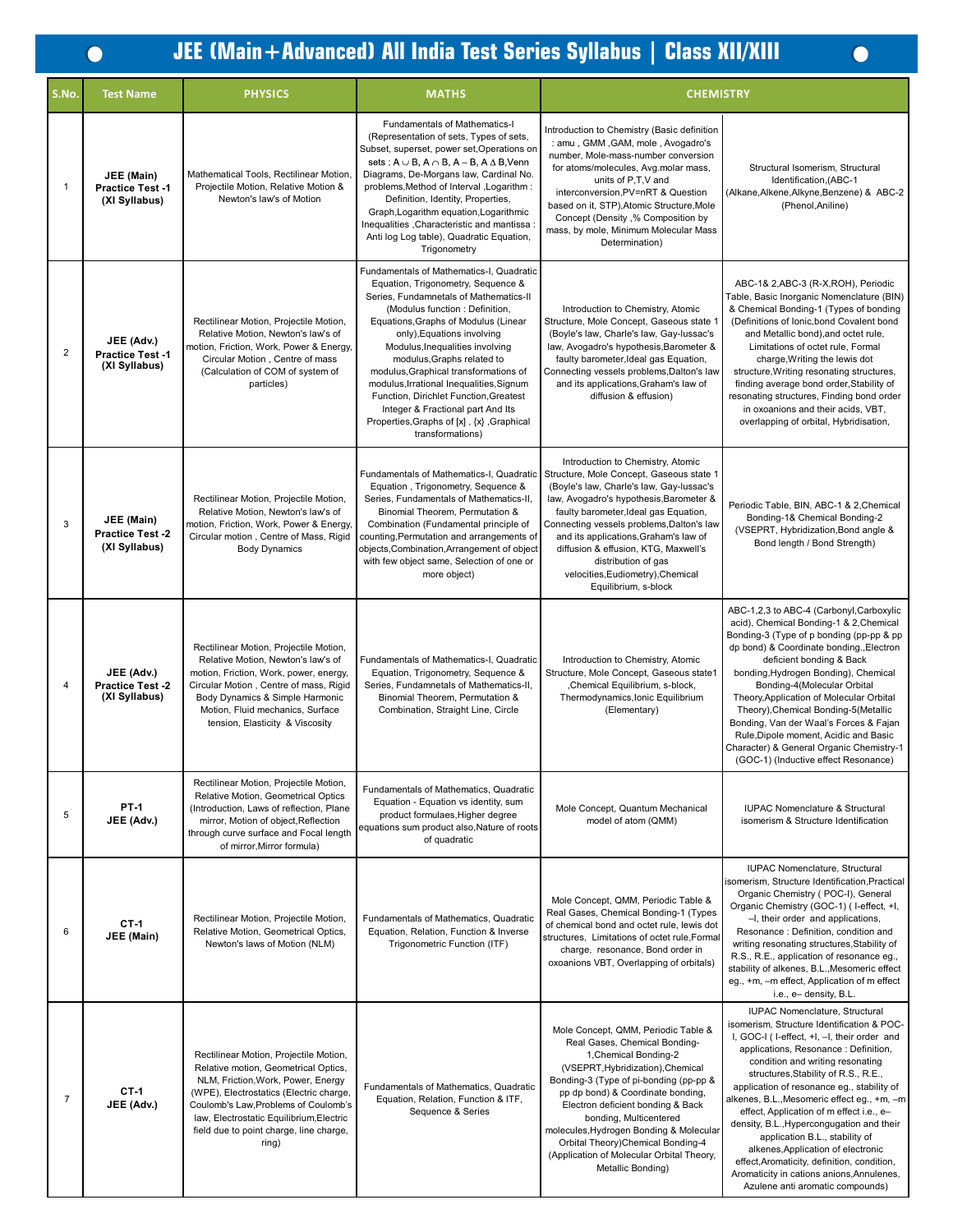| S.No. | <b>Test Name</b>            | <b>PHYSICS</b>                                                                                                                                                                                                                                                                                                                                                                                                                                                                                                                                              | <b>MATHS</b>                                                                                                                                                                                                                                                                                                                                                                                                                                                                                                                                                                                                                                  | <b>CHEMISTRY</b>                                                                                                                                                                                                                                                                                                                                                                                                                                                                                                                                                                                            |                                                                                                                                                                                                                                                                                                                                                                                                                                                                                                                                                                                                                                                                                                                                                                                                                                                                                                                                                                                                                                                                                                                                                                                                                                                   |
|-------|-----------------------------|-------------------------------------------------------------------------------------------------------------------------------------------------------------------------------------------------------------------------------------------------------------------------------------------------------------------------------------------------------------------------------------------------------------------------------------------------------------------------------------------------------------------------------------------------------------|-----------------------------------------------------------------------------------------------------------------------------------------------------------------------------------------------------------------------------------------------------------------------------------------------------------------------------------------------------------------------------------------------------------------------------------------------------------------------------------------------------------------------------------------------------------------------------------------------------------------------------------------------|-------------------------------------------------------------------------------------------------------------------------------------------------------------------------------------------------------------------------------------------------------------------------------------------------------------------------------------------------------------------------------------------------------------------------------------------------------------------------------------------------------------------------------------------------------------------------------------------------------------|---------------------------------------------------------------------------------------------------------------------------------------------------------------------------------------------------------------------------------------------------------------------------------------------------------------------------------------------------------------------------------------------------------------------------------------------------------------------------------------------------------------------------------------------------------------------------------------------------------------------------------------------------------------------------------------------------------------------------------------------------------------------------------------------------------------------------------------------------------------------------------------------------------------------------------------------------------------------------------------------------------------------------------------------------------------------------------------------------------------------------------------------------------------------------------------------------------------------------------------------------|
| 8     | <b>CT-2</b><br>JEE (Main)   | Rectilinear Motion, Projectile Motion,<br>Relative Motion, Geometrical Optics,<br>NLM, Friction, WPE, Electrostatics,<br>Gravitation, Current Electricity ( Current<br>density and Resistance, Electric power<br>and battery)                                                                                                                                                                                                                                                                                                                               | Fundamentals of Mathematics, Quadratic<br>Equation, Relation, Function & ITF,<br>Statistics, Sequence & Series, Matrices &<br>Determinant, Straight Line                                                                                                                                                                                                                                                                                                                                                                                                                                                                                      | Mole Concept, QMM, Periodic Table &<br>Real Gases, Chemical Bonding-1 to<br>4, Chemical Bonding-5 (Van der Waal's<br>Forces & Fajan Rule, Dipole<br>moment, Acidic and Basic Character),<br>Chemical Equilibrium                                                                                                                                                                                                                                                                                                                                                                                            | POC-I, GOC-I & GOC-II (Carbocations:<br>Structure, shape, hybridization and stability<br>of carbocations, Rearrangement of<br>carbocations, Stability of F.R.'s,<br>Carbanions, Acidic Strength of organic<br>compounds, Basic strength of organic<br>compounds)                                                                                                                                                                                                                                                                                                                                                                                                                                                                                                                                                                                                                                                                                                                                                                                                                                                                                                                                                                                  |
| 9     | <b>PT-2</b><br>JEE (Adv.)   | Geometrical Optics, NLM, Friction,<br>WPE, Electrostatics, Gravitation,<br>Current Electricity, Capacitance,<br>Circular Motion, Centre of Mass (<br>Definition and calculation of<br>COM, Motion of COM, Momentum<br>conservation, Spring mass system &<br>Impulse, Collision, head on, Oblique<br>collision)                                                                                                                                                                                                                                              | Quadratic Equation, Function & ITF,<br>Sequence & Series, Matrices &<br>Determinant, Straight Line, Circle, Limits,<br>Continuity & Derivability (Definition + LHL \<br>RHL, Indeterminate forms, Fundamental<br>theorem, Method of Removing<br>indeterminancy,<br>Factorization, Rationalization, use of<br>standard limit, Use of substitution, Infinite<br>Limits, use of expansion, series<br>expansion, Binomial expansion. Finding a,<br>b, c for existence of Limits, L - Hop'tal rule,<br>Limit of the form $1\infty$ , 0°, $\infty$ °, Limit of the form<br>$\infty$ $\infty$ Sandwitch Theorem,<br>Miscellaneous Problems on limits | Periodic Table, Real Gases, Chemical<br>Bonding, Chemical Equilibrium & Ionic<br>Equilibrium (Elementary)                                                                                                                                                                                                                                                                                                                                                                                                                                                                                                   | POC-I, GOC-I & GOC-II, Stereoisomerism<br>(Mains)                                                                                                                                                                                                                                                                                                                                                                                                                                                                                                                                                                                                                                                                                                                                                                                                                                                                                                                                                                                                                                                                                                                                                                                                 |
| 10    | $CT-3$<br>JEE (Main)        | Rectilinear Motion, Projectile Motion,<br>Relative motion, Geometrical Optics,<br>NLM, Friction, WPE, Electrostatics,<br>Gravitation, Current Electricity,<br>Capactiance, Circular Motion, Centre of<br>mass, Rigid Body Dynamics (RBD),<br>Simple Harmonic Motion (SHM), String<br>wave, Sound wave<br>(Propagation of sound waves, Pressure<br>wave and speed of sound waves)                                                                                                                                                                            | Fundamentals of Mathematics, Quadratic<br>Equation, Relation, Function & ITF,<br>Statistics, Sequence & Series, Matrices &<br>Determinant, Straight Line, Circle, Limits,<br>Continuity & Derivability, Mathematical<br>Reasoning, Application of Derivatives,<br>Conic Section, Indefinite Integration                                                                                                                                                                                                                                                                                                                                       | Mole Concept, QMM, Periodic table, Real<br>Gas, Chemical Bonding, Chemical<br>Equilibrium, Ionic Equilibrium<br>(Elemenatry), Coordination compounds,<br>Electrochemistry, Metallurgy, Qualitative<br>Analysis-I (Dry test - solubility<br>chart, Dilute H <sub>2</sub> SO <sub>4</sub> , Group Acidic radicals<br>$CO_3^{2-}$ , $SO_3^{2-}$ , $S^{2-}$ , NO <sub>2</sub> , CH <sub>3</sub> COO <sup>-</sup> , Conc<br>H <sub>2</sub> SO <sub>4</sub> Group Acidic radicals, Analysis of<br>$SO_4^{2-}$ , PO <sub>4</sub> <sup>3-</sup> , BO <sub>3</sub> <sup>3-</sup> ) p-Block(Halogen &<br>Noble gases) | Stereoisomerism (Mains), Organic Reaction<br>Mechanisms-I (ORM-1) (Electrophile,<br>Nucleophile & Nucleophilicity, Leaving<br>group ability & Solvent, Introduction to<br>reaction mechanism & Reaction of acidic<br>hydrogen, Nucleophilic addition reaction of<br>carbonyl compounds (HCN & GR), S <sub>N</sub> 2Th<br>reaction of acid (Estrification), SN2Th<br>reaction of acid derivatives (RCOOH,<br>ROH, NH <sub>3</sub> , RMgX, CN <sup>-</sup> , LiAlH <sub>4</sub> &<br>Hydrolysis) & ORM-II (Electrophilic<br>Aromatic substitution reaction<br>(Halogenation, nitration<br>sulphonation), Directive influence & o/p<br>ratio, Friedel craft Alkyalation, Friedel craft<br>Acylation reaction & its limitations, Free<br>radical substitution of alkane, Free radical<br>substitution by NBS & Free radical addition<br>reaction, Electrophilic addition reaction of<br>alkene, (X <sub>2</sub> , HOX, HX), Electrophilic addition<br>reaction of alkene ( $H_2O/H^+$ ,<br>$(CH_3COO)_2Hg, H_2O$ / NaBH <sub>4</sub> & B <sub>2</sub> H <sub>6</sub> /<br>H <sub>2</sub> O <sub>2</sub> ), Electrophilic addition reaction of<br>alkyne (X <sub>2</sub> , HOX, HX, $H_2SO_4/Hq^{2+}$ &<br>$B_2H_6$ / $H_2O_2$ ), Reduction, Oxidation |
| 11    | <b>PT-3</b><br>JEE (Adv.)   | RBD, SHM, String wave, Sound wave,<br>Wave optics, Electro Magnetic Effect<br>(EMF) (Magnet, Magnetic field due to<br>moving charge, biot Savart's law,<br>Magnetic field due to straight wire, arc,<br>ring, Magnetic field due to solenoid,<br>Amperes law)                                                                                                                                                                                                                                                                                               | Limits, Continuity & Derivability,<br>Application of Derivatives, Conic Section,<br>Indefinite Integration, Definite Integration &<br>Its Application, Differential Equation                                                                                                                                                                                                                                                                                                                                                                                                                                                                  | Coordination compounds,<br>Electrochemistry, Metallurgy, Qualitative<br>Analysis-I, p-Block(Halogen & Noble<br>gases), Chemical Kinetics & Radioactivity<br>& Qualitative Analysis-II (Analysis of<br>cationic radical, Zero group, first<br>group, Analysis of cationic radical, 2nd<br>group, Analysis of cationic radical 3rd<br>group, Analysis of cationic radical 4th, 5th<br>& 6th group)                                                                                                                                                                                                            | ORM-I & ORM-II, Reduction, Oxidation &<br>Hydrolysis, ORM-III (Nucleophilic<br>Substitution Reaction $S_N$ 1 (Alkyl halide,<br>Alcohol and Ether), Nucleophilic<br>Substitution Reaction S <sub>N</sub> 2 (Alkyl halide,<br>Alcohol and Ether), Nucleophilic<br>Substitution Reaction S <sub>N</sub> 2 &<br>S <sub>N</sub> i, Nucleophilic Substitution Reaction<br>$S_{N}$ 2Ar                                                                                                                                                                                                                                                                                                                                                                                                                                                                                                                                                                                                                                                                                                                                                                                                                                                                   |
| 12    | <b>AIOT-1</b><br>JEE (Main) | Full Syllabus                                                                                                                                                                                                                                                                                                                                                                                                                                                                                                                                               | Full Syllabus                                                                                                                                                                                                                                                                                                                                                                                                                                                                                                                                                                                                                                 | Full Syllabus                                                                                                                                                                                                                                                                                                                                                                                                                                                                                                                                                                                               | Full Syllabus                                                                                                                                                                                                                                                                                                                                                                                                                                                                                                                                                                                                                                                                                                                                                                                                                                                                                                                                                                                                                                                                                                                                                                                                                                     |
| 13    | MMT-1<br>JEE (Main)         | Full Syllabus                                                                                                                                                                                                                                                                                                                                                                                                                                                                                                                                               | Full Syllabus                                                                                                                                                                                                                                                                                                                                                                                                                                                                                                                                                                                                                                 | Full Syllabus                                                                                                                                                                                                                                                                                                                                                                                                                                                                                                                                                                                               | <b>Full Syllabus</b>                                                                                                                                                                                                                                                                                                                                                                                                                                                                                                                                                                                                                                                                                                                                                                                                                                                                                                                                                                                                                                                                                                                                                                                                                              |
| 14    | <b>MMT-2</b><br>JEE (Main)  | Full Syllabus                                                                                                                                                                                                                                                                                                                                                                                                                                                                                                                                               | Full Syllabus                                                                                                                                                                                                                                                                                                                                                                                                                                                                                                                                                                                                                                 | Full Syllabus                                                                                                                                                                                                                                                                                                                                                                                                                                                                                                                                                                                               | Full Syllabus                                                                                                                                                                                                                                                                                                                                                                                                                                                                                                                                                                                                                                                                                                                                                                                                                                                                                                                                                                                                                                                                                                                                                                                                                                     |
| 15    | $CT-2$<br>JEE (Adv.)        | Rectilinear Motion, Projectile Motion,<br>Relative motion, Geometrical Optics,<br>NLM, Friction, WPE, Electrostatics,<br>Gravitation, Current Electricity,<br>Capactiance, Circular Motion, Centre of<br>mass, RBD, SHM, String wave, Sound<br>wave, Wave optics, EMF, Electro<br>Magnetice Induction (EMI), Alternating<br>current (AC), Modern physics, Nuclear<br>Physics, Fluid mechanics (Fluid Statics-<br>Pressure, Fluid Statics-Barometer,<br>Manometer, Pascals law and<br>applications, Buoyancy, Fluid Dynamics-<br>pressure in a moving fluid) | Fundamentals of Mathematics, Quadratic<br>Equation, Function & ITF, Sequence &<br>Series, Matrices & Determinant, Straight<br>Line, Circle, Limits, Continuity &<br>Derivability, Application of Derivatives,<br>Conic Section, Indefinite Integration,<br>Definite Integration & Its Application,<br>Differential Equation, Vector & 3-D,<br><b>Complex Number</b>                                                                                                                                                                                                                                                                           | Mole Concept, QMM, Periodic table, Real<br>Gas, Chemical Bonding, Chemical<br>Equilibrium, Ionic Equilibrium<br>(Elemenatry), Coordination compounds,<br>Electrochemistry, Metallurgy, Qualitative<br>Analysis-I, p-Block Elements (Halogen &<br>Noble gases), Chemical Kinetics &<br>Radioactivity, Qualitative Analysis-II,<br>Solution & Colligative Properties &<br>Surface Chemistry, s-block Elements,<br>Solid State                                                                                                                                                                                 | ORM-IV (Elimination Reaction E1 & E2 &<br>E1cb, Elimination Reaction E1 & E2 & E1cb<br>Aromatic Compound, Preparation of<br>Hydrocarbon, Carbonyl compounds -<br>Prepration of Carbonyl<br>compounds, Nucleophilic addition reaction,<br>Addition of ROH, NH <sub>3</sub> and its derivatives,<br>Beckmann rearrangement, Condensation<br>reaction eg., aldol condensation, Perkin,<br>Benzoin condensation etc.                                                                                                                                                                                                                                                                                                                                                                                                                                                                                                                                                                                                                                                                                                                                                                                                                                  |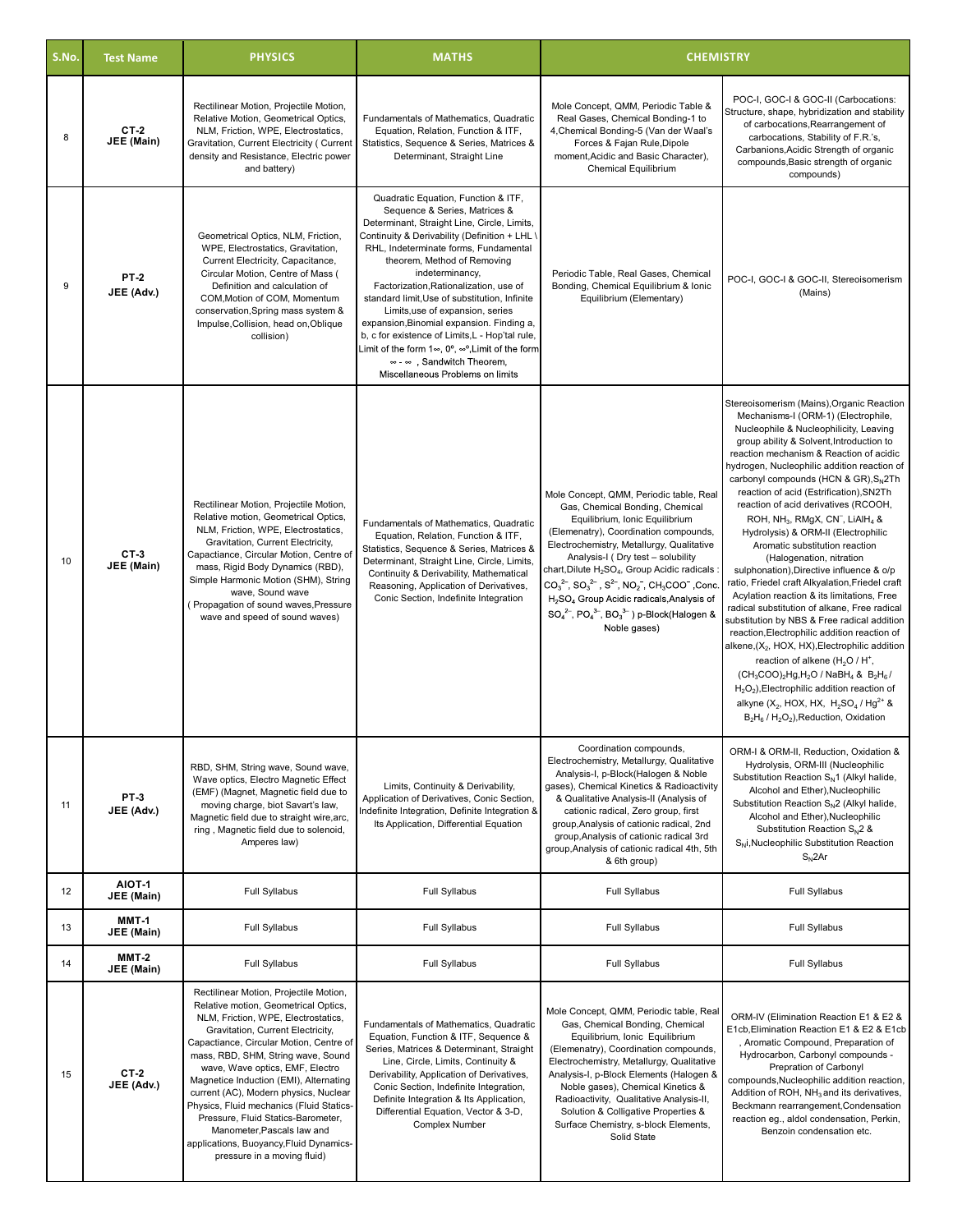| S.No. | <b>Test Name</b>           | <b>PHYSICS</b> | <b>MATHS</b>  | <b>CHEMISTRY</b> |               |
|-------|----------------------------|----------------|---------------|------------------|---------------|
| 16    | AIOT-2<br>JEE (Main)       | Full Syllabus  | Full Syllabus | Full Syllabus    | Full Syllabus |
| 17    | <b>MT</b><br>JEE (Main)    | Full Syllabus  | Full Syllabus | Full Syllabus    | Full Syllabus |
| 18    | <b>MT</b><br>JEE (Adv.)    | Full Syllabus  | Full Syllabus | Full Syllabus    | Full Syllabus |
| 19    | $JPT-1$<br>JEE (Main)      | Full Syllabus  | Full Syllabus | Full Syllabus    | Full Syllabus |
| 20    | $JPT-2$<br>JEE (Main)      | Full Syllabus  | Full Syllabus | Full Syllabus    | Full Syllabus |
| 21    | $JPT-3$<br>JEE (Main)      | Full Syllabus  | Full Syllabus | Full Syllabus    | Full Syllabus |
| 22    | JPT-1<br>JEE (Adv.)        | Full Syllabus  | Full Syllabus | Full Syllabus    | Full Syllabus |
| 23    | <b>AIOT</b><br>JEE (Adv.)  | Full Syllabus  | Full Syllabus | Full Syllabus    | Full Syllabus |
| 24    | <b>JPT-2</b><br>JEE (Adv.) | Full Syllabus  | Full Syllabus | Full Syllabus    | Full Syllabus |

# 

# **JEE (Main+Advanced) All India Test Series Syllabus | Class XI**

| S.No.          | <b>Test Name</b>            | <b>PHYSICS</b>                                                                                                                                                                                                                                                                                                                                                    | <b>MATHS</b>                                                                                                                                                                                                                                                                                                                                                                                                                     | <b>CHEMISTRY</b>                                                                                                                                                                                                                                                                                                                                                                                                                                                                                       |                                                                                                                                                                                                                                                                                                                                                                                                                                                                                                                                                                                                                                                                                                                                                                                                                                                                                                                                                                                                                                                                                            |
|----------------|-----------------------------|-------------------------------------------------------------------------------------------------------------------------------------------------------------------------------------------------------------------------------------------------------------------------------------------------------------------------------------------------------------------|----------------------------------------------------------------------------------------------------------------------------------------------------------------------------------------------------------------------------------------------------------------------------------------------------------------------------------------------------------------------------------------------------------------------------------|--------------------------------------------------------------------------------------------------------------------------------------------------------------------------------------------------------------------------------------------------------------------------------------------------------------------------------------------------------------------------------------------------------------------------------------------------------------------------------------------------------|--------------------------------------------------------------------------------------------------------------------------------------------------------------------------------------------------------------------------------------------------------------------------------------------------------------------------------------------------------------------------------------------------------------------------------------------------------------------------------------------------------------------------------------------------------------------------------------------------------------------------------------------------------------------------------------------------------------------------------------------------------------------------------------------------------------------------------------------------------------------------------------------------------------------------------------------------------------------------------------------------------------------------------------------------------------------------------------------|
| 1              | <b>PT-1</b><br>JEE (Adv.)   | <b>Mathematical Tools</b>                                                                                                                                                                                                                                                                                                                                         | Fundamentals of Mathematics-I<br>(Representation of sets, Types of sets,<br>Subset, superset, power set,<br>Operations on sets : $A \cup B$ , $A \cap B$ , A<br>B, $A \Delta B$ , Venn Diagrams, De-Morgans<br>law, Cardinal No. problems, Method of<br>Interval, Logarithm: Definition, Identity,<br>Properties, Graph, Logarithm<br>equation, Logarithmic<br>Inequalities, Characteristic and<br>mantissa, Anti log Log table) | Introduction to Chemistry (Basic definition:<br>amu, GMM, GAM, mole, Avogadro's<br>number, Mole-mass-number conversion for<br>atoms/molecules, Avg.molar mass, units of<br>P,T,V and interconversion, PV=nRT &<br>Question based on it, STP )& Atomic<br>Structure (Discovery of subatomic particles<br>(Cathode+Anode Rays), Thomson,<br>Rutherford, Estimation of closest approach,<br>Some terms(Isotopes,Isobars,Isotones,<br>Isoelectronic), Electromagnetic Radiations<br>(properties of waves)) | IUPAC-Nomenclature of non-chain terminating<br>Functional groups (-OH, -SO3H, Ketone, thiols and<br>amines)                                                                                                                                                                                                                                                                                                                                                                                                                                                                                                                                                                                                                                                                                                                                                                                                                                                                                                                                                                                |
| $\overline{2}$ | $CT-1$<br><b>JEE</b> (Main) | Mathematical Tools, Rectilinear<br>Motion, Projectile Motion,<br>Relative Motion (Relative motion<br>in $1-D$ )                                                                                                                                                                                                                                                   | Fundamentals of Mathematics-I,<br>Quadratic Equation                                                                                                                                                                                                                                                                                                                                                                             | Introduction to Chemistry & Atomic<br>Structure (Discovery of subatomic particles<br>(Cathode+Anode Rays), Thomson,<br>Rutherford, Estimation of closest approach<br>Some terms(Isotopes,Isobars,Isotones,<br>Isoelectronic), Electromagnetic Radiations<br>(properties of waves), Planck's Quantum<br>Theory, Black Body Radiation,<br>Photoelectric Effect, Bohr's Atomic Model)                                                                                                                     | IUPAC Nomenclature (Introduction of s and p bond.<br>Valencies of C, H, X, O & N. Degree of C, H & X and<br>structure formula, Hybridization of carbon & DU of<br>Hydrocarbon only, General formula, Bond Line formula,<br>Structural formula and homologs, Classification of<br>organic compound, aromatic compound (excluding<br>huckel rule) bicyclic compound, spiro<br>compound, General Rules of IUPAC<br>Nomenclature, IUPAC-Nomenclature of Alkane & Cyclo<br>alkane with simple side chain (Alkyl Radical), IUPAC-<br>Nomenclature of Alkane & Cyclo alkane with complex<br>alkyl radical, IUPAC-Nomenclature of Alkenes, alkynes,<br>Cycloalkene and polyene, IUPAC-Nomenclature of non-<br>chain terminating Functional groups (-OH, -SO <sub>3</sub> H,<br>Ketone, thiols and amines), IUPAC-Nomenclature of<br>chain terminating Functional groups (Aldehyde &<br>Carboxylic acids, (Amides, Oyl halide & Nitriles), IUPAC-<br>Nomenclature of chain terminating Functional groups<br>(Esters & Anhydride), IUPAC-Nomenclature of aromaitc<br>compounds, Structural Isomerism |
| 3              | $CT-1$<br>JEE (Adv.)        | Mathematical Tools, Rectilinear<br>Motion, Projectile Motion,<br>Relative Motion, Newton's law's<br>of motion (NLM) (Basic force,<br>NLM 1st, 2nd, 3rd Law (Action<br>Reaction), Tension, Normal force,<br>System F.B.D, Problem of<br>equilibrium & with<br>acceleration, Constrained motion<br>(String constrained), Constrained<br>motion (wedge constrained)) | Fundamentals of Mathematics-I,<br>Quadratic Equation, Trigonometry                                                                                                                                                                                                                                                                                                                                                               | Introduction to Chemistry & Atomic<br>Structure (Discovery of subatomic particles<br>(Cathode+Anode Rays), Thomson,<br>Rutherford, Estimation of closest approach,<br>Some terms(Isotopes,Isobars,Isotones,<br>Isoelectronic), Electromagnetic Radiations<br>(properties of waves), Planck's Quantum<br>Theory, Black Body Radiation,<br>Photoelectric Effect, Bohr's Atomic<br>Model, Spectrum, Spectral Lines, De<br>Broglie's + Heisenberg, Quantum<br>nos., Electronic configuration)              | IUPAC Nomenclature, Structural Isomerism & Structural<br>Identification & ABC-1 (Alkane, Alkene, Alkyne, Benzene)                                                                                                                                                                                                                                                                                                                                                                                                                                                                                                                                                                                                                                                                                                                                                                                                                                                                                                                                                                          |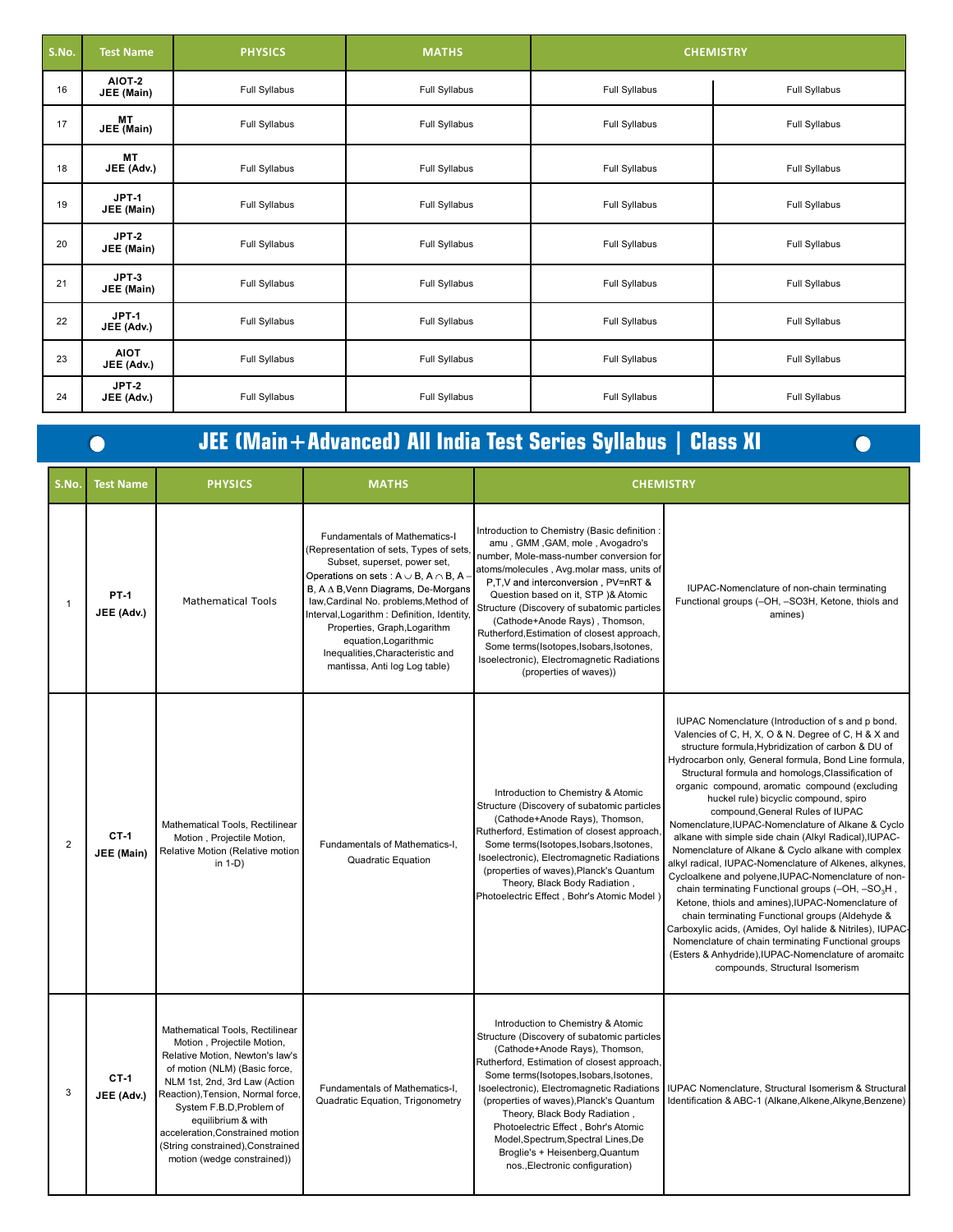| S.No.          | <b>Test Name</b>          | <b>PHYSICS</b>                                                                                                                                                                                                                                                                                                                                                                         | <b>MATHS</b>                                                                                                                                                                                                                                                                                                                                                                                                                                       | <b>CHEMISTRY</b>                                                                                                                                                                                                                                                                                                                                                                                                                                                                                                                                                                |                                                                                                                                                                                                                                                                                                                                                                                                                                                                                                                        |  |
|----------------|---------------------------|----------------------------------------------------------------------------------------------------------------------------------------------------------------------------------------------------------------------------------------------------------------------------------------------------------------------------------------------------------------------------------------|----------------------------------------------------------------------------------------------------------------------------------------------------------------------------------------------------------------------------------------------------------------------------------------------------------------------------------------------------------------------------------------------------------------------------------------------------|---------------------------------------------------------------------------------------------------------------------------------------------------------------------------------------------------------------------------------------------------------------------------------------------------------------------------------------------------------------------------------------------------------------------------------------------------------------------------------------------------------------------------------------------------------------------------------|------------------------------------------------------------------------------------------------------------------------------------------------------------------------------------------------------------------------------------------------------------------------------------------------------------------------------------------------------------------------------------------------------------------------------------------------------------------------------------------------------------------------|--|
| $\overline{4}$ | <b>CT-2</b><br>JEE (Main) | Mathematical Tools, Rectilinear<br>Motion, Projectile Motion,<br>Relative Motion, NLM, Friction,<br>Work, Power & Energy<br>(Calculation of work by constant<br>force (Tension, Normal, Friction<br>and Pseudo forces), Work done<br>By variable forces, area under<br>the graph, Spring force)                                                                                        | Fundamentals of Mathematics-I,<br>Quadratic Equation, Trigonometry,<br>Sequence & Series, Mathematical<br>Induction, Fundamentals of<br>Mathematics-II (Modulus function:<br>Definition, Equations, Graphs of<br>Modulus (Linear only), Equations<br>involving Modulus, Inequalities<br>involving modulus, Graphs related to<br>modulus, Graphical transformations of<br>modulus, Irrational Inequalities, Signum<br>Function, Dirichlet Function) | Introduction to Chemistry, Atomic<br>Structure, Mole Concept (Density, %<br>Composition by mass, by mole, Minimum<br>Molecular Mass Determination, Empirical &<br>Molecular Formula, Stoichiometry, Equation<br>based calculations, Concept of Limiting<br>reagent,% Excess, % Yield,<br>POAC, Sequence & Parallel Reactions,<br>Mixture analysis & % Purity, Basics of<br>oxidation number, Oxidizing and reducing<br>agents)                                                                                                                                                  | Structural Identification & ABC-1, ABC-2<br>(Phenol, Aniline), ABC-3 (Alkylhalide, Alcohol, & Periodic<br>Table                                                                                                                                                                                                                                                                                                                                                                                                        |  |
| 5              | <b>PT-2</b><br>JEE (Adv.) | Work, Power & Energy, Circular<br>Motion, Cenre of Mass (COM)<br>(Circular Motion introduction,<br>Kinematics of circular motion,<br>Relative Circular Motion, Circular<br>motion in horizontal plane,<br>Circular motion in vertical plane,<br>Turning on roads / Banking of<br>road, Centrifugal force, Effect of<br>earth's rotation, Calculation of<br>COM of system of particles) | Quadratic Equation, Trigonometry,<br>Sequence & Series, Fundamentals of<br>Mathematics-II, Binomial Theorem,<br>Permutation & Combination (P & C)<br>(Fundamental principle of counting,<br>Permutation and arrangements of<br>objects, Combination, Arrangement of<br>object with few object same, Selection<br>of one or more object, Formation of<br>group and distribution of objects)                                                         | Atomic Structure, Mole Concept                                                                                                                                                                                                                                                                                                                                                                                                                                                                                                                                                  | Structural Identification & ABC-1, ABC-2, ABC-3 &<br>Periodic Table, Basic Inorganic Nomenclature (BIN) &<br>Chemical Bonding-1 (Types of bonding (Definitions of<br>Ionic bond Covalent bond and Metallic bond) and octet<br>rule, Limitations of octet rule, Formal charge, Writing the<br>lewis dot structure, Writing resonating structures, finding<br>average bond order, Stability of resonating structures,<br>Finding bond order in oxoanions and their acids, VBT,<br>overlapping of orbital, Hybridisation) |  |
| 6              | $CT-2$<br>JEE (Adv.)      | Mathematical Tools, Rectilinear<br>Motion, Projectile Motion,<br>Relative Motion, NLM, Friction,<br>Work, Power & Energy, Circular<br>Motion, Centre of Mass, Rigid<br>Body Dynamics (RBD)                                                                                                                                                                                             | Fundamentals of Mathematics-I,<br>Quadratic Equation, Trigonometry,<br>Sequence & Series, Fundamentals of<br>Mathematics-II, Binomial Theorem, P<br>& C, Solution of Triangle                                                                                                                                                                                                                                                                      | Introduction to Chemistry, Atomic<br>Structure, Mole Concept, Gaseous state-<br>1, (Boyle's law, Charle's law, Gay-lussac's<br>law, Avogadro's hypothesis, Barometer &<br>faulty barometer, Ideal gas Equation,<br>Connecting vessels problems, Dalton's law<br>and its applications, Graham's law of<br>diffusion & effusion, KTG, Maxwell's<br>distribution of gas velocities, Eudiometry)<br>Chemical Equilibrium, Gaseous state-2<br>(Real gas Introduction, Vanderwaal's<br>Equation & Verification, Virial equation,<br>Critical phenomena, Reduced equation of<br>state) | ABC-2 & ABC-3 & Periodic Table, BIN & Chemical<br>Bonding-1, Chemical<br>Bonding-2 (VSEPRT, Hybridization, Bond angle & Bond<br>length / Bond Strength )& Chemical Bonding-3 (Type of<br>p bonding ( $p\pi$ - $p\pi$ & $p\pi$ d $\pi$ bond) & Coordinate<br>bonding, Electron deficient bonding & Back bonding,<br>Hydrogen Bonding)                                                                                                                                                                                   |  |
| $\overline{7}$ | $CT-3$<br>JEE (Main)      | Mathematical Tools, Rectilinear<br>Motion, Projectile Motion,<br>Relative Motion, NLM, Friction,<br>Work, Power & Energy, Circular<br>Motion, Centre of Mass, Rigid<br>Body Dynamics (RBD), Simple<br>Harmonic Motion (SHM), Fluid<br>mechanics                                                                                                                                        | Fundamentals of Mathematics-I,<br>Quadratic Equation, Trigonometry,<br>Sequence & Series, Mathematical<br>Induction, Fundamentals of<br>Mathematics-II, Binomial Theorem, P<br>& C, Statistics, Mathematical<br>Reasoning, Solution of Triangle,<br>Straight Line                                                                                                                                                                                  | Introduction to Chemistry, Atomic<br>Structure, Mole Concept, Gaseous state-1,<br>Chemical Equilibrium, Gaseous state-2, s-<br>block Elements & Thermodynamics<br>(Introduction & Definitions + Graph<br>Conversion, Reversible & Irreversible<br>Proces, Introduction of First Law, Heat &<br>Internal Energy , Calculation of Work -<br>Isothermal, Isochoric & Isobaric)                                                                                                                                                                                                     | Periodic Table, BIN & Chemical Bonding-1 to 3 &<br>Chemical Bonding-4 (Molecular Orbital<br>Theory, Application of Molecular Orbital Theory, Metallic<br>Bonding, Van der Waal's Forces), Chemical<br>Bonding-5 (Fajan Rule & Dipole moment, Acidic and<br>Basic Character) ABC-4 (Carbonyl, Carboxylic acid)                                                                                                                                                                                                          |  |
| 8              | <b>PT-3</b><br>JEE (Adv.) | Surface Tension, Elasticity and<br>viscosity, Units and dimensions,<br>Errors and measurement                                                                                                                                                                                                                                                                                          | P & C, Solution of Triangle,<br>Straight Line, Circle                                                                                                                                                                                                                                                                                                                                                                                              | Gaseous state-1, Chemical Equilibrium,<br>Gaseous state-2, s-block Elements,<br>Thermodynamics & Thermochemistry                                                                                                                                                                                                                                                                                                                                                                                                                                                                | Periodic Table, BIN & Chemical Bonding, ABC-4,<br>General Organic Chemistry (GOC-1) (Inductive effect<br>Resonance, Resonance effect (Drawing<br>Structure), Mesomeric effect & SIR, Stability of<br>Resonating structure, Hyperconjugation, Application of<br>I.R., M HC effects (Bond Length & Electron density on<br>benzene ring)                                                                                                                                                                                  |  |
| 9              | MT<br>JEE (Main)          | <b>FULL SYLLABUS</b>                                                                                                                                                                                                                                                                                                                                                                   | <b>FULL SYLLABUS</b>                                                                                                                                                                                                                                                                                                                                                                                                                               | <b>FULL SYLLABUS</b>                                                                                                                                                                                                                                                                                                                                                                                                                                                                                                                                                            | <b>FULL SYLLABUS</b>                                                                                                                                                                                                                                                                                                                                                                                                                                                                                                   |  |
| 10             | МT<br>JEE (Adv.)          | <b>FULL SYLLABUS</b>                                                                                                                                                                                                                                                                                                                                                                   | <b>FULL SYLLABUS</b>                                                                                                                                                                                                                                                                                                                                                                                                                               | <b>FULL SYLLABUS</b>                                                                                                                                                                                                                                                                                                                                                                                                                                                                                                                                                            | <b>FULL SYLLABUS</b>                                                                                                                                                                                                                                                                                                                                                                                                                                                                                                   |  |
| 11             | <b>AIOT</b><br>JEE (Main) | <b>FULL SYLLABUS</b>                                                                                                                                                                                                                                                                                                                                                                   | <b>FULL SYLLABUS</b>                                                                                                                                                                                                                                                                                                                                                                                                                               | <b>FULL SYLLABUS</b>                                                                                                                                                                                                                                                                                                                                                                                                                                                                                                                                                            | <b>FULL SYLLABUS</b>                                                                                                                                                                                                                                                                                                                                                                                                                                                                                                   |  |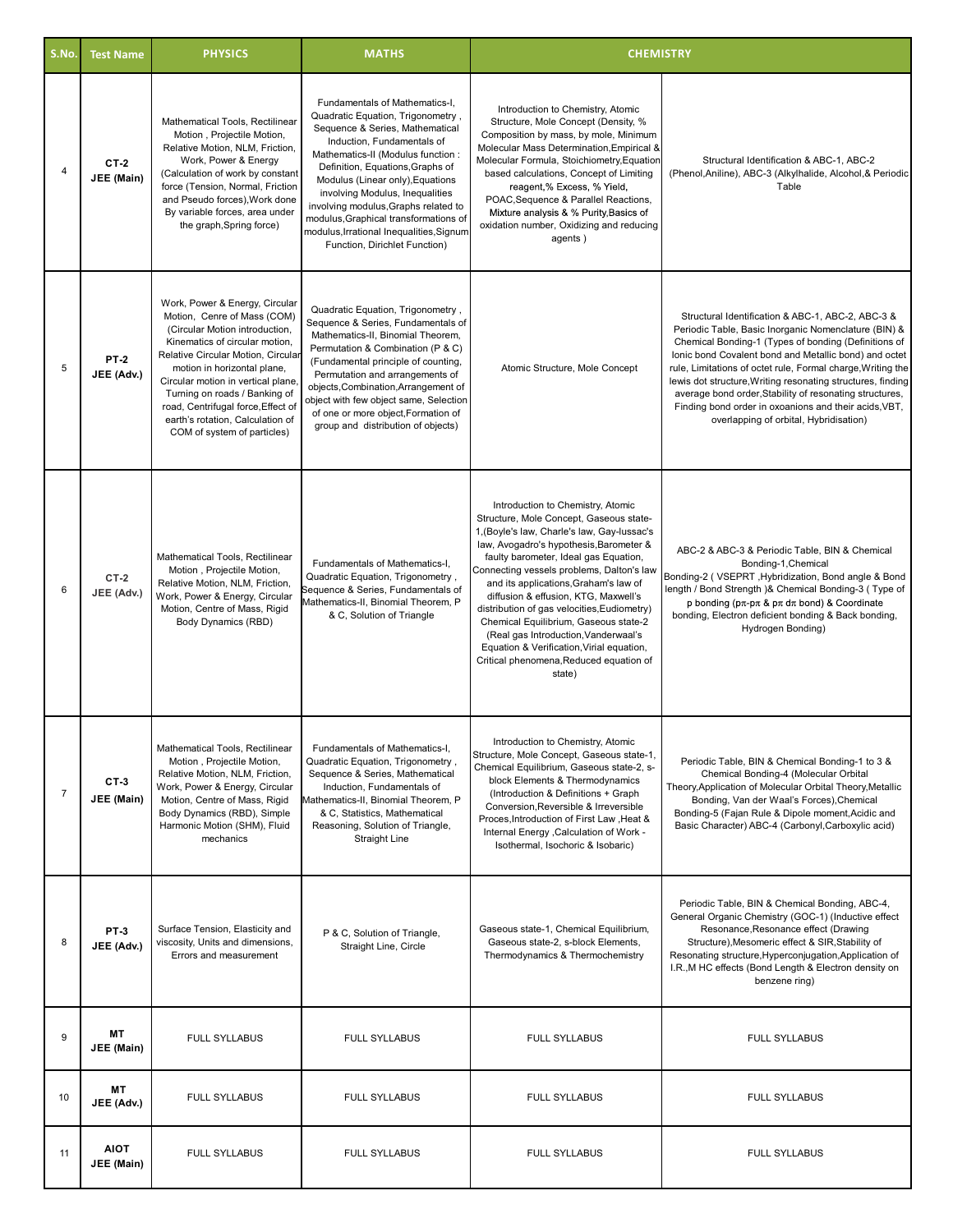$\bullet$ 

# **JEE (Main) All India Test Series Syllabus | Class XII/XIII**

| S.No.          | <b>Test Name</b>                                 | <b>PHYSICS</b>                                                                                                                                                                                                                     | <b>MATHS</b>                                                                                                                                                                                                                                                                                                                                                                                                                                                          | <b>CHEMISTRY</b>                                                                                                                                                                                                                                                                                                                                                                                                                                                                                                                                                                                                                                               |                                                                                                                                                                                                                                                                                                                                                                                                                                                                                                                                                                                                                                              |
|----------------|--------------------------------------------------|------------------------------------------------------------------------------------------------------------------------------------------------------------------------------------------------------------------------------------|-----------------------------------------------------------------------------------------------------------------------------------------------------------------------------------------------------------------------------------------------------------------------------------------------------------------------------------------------------------------------------------------------------------------------------------------------------------------------|----------------------------------------------------------------------------------------------------------------------------------------------------------------------------------------------------------------------------------------------------------------------------------------------------------------------------------------------------------------------------------------------------------------------------------------------------------------------------------------------------------------------------------------------------------------------------------------------------------------------------------------------------------------|----------------------------------------------------------------------------------------------------------------------------------------------------------------------------------------------------------------------------------------------------------------------------------------------------------------------------------------------------------------------------------------------------------------------------------------------------------------------------------------------------------------------------------------------------------------------------------------------------------------------------------------------|
| $\mathbf{1}$   | JEE(Main)<br>Practice<br>Test-1<br>(XI Syllabus) | Mathematical Tools, Rectilinear<br>Motion, Projectile Motion,<br>Relative Motion & Newton's<br>law's of Motion                                                                                                                     | Fundamentals of Mathematics-I (Representation of<br>sets, Types of sets, Subset, superset, power<br>set, Operations on sets : $A \cup B$ , $A \cap B$ , $A - B$ , $A \triangle$<br>B, Venn Diagrams, De-Morgans law, Cardinal No.<br>problems, Method of Interval , Logarithm : Definition<br>Identity, Properties, Graph, Logarithm<br>equation, Logarithmic Inequalities, Characteristic<br>and mantissa : Anti log Log table), Quadratic<br>Equation, Trigonometry | Introduction to Chemistry (Basic definition: amu<br>, GMM, GAM, mole, Avogadro's number, Mole-<br>mass-number conversion for atoms/molecules,<br>Avg.molar mass, units of P,T,V and<br>interconversion, PV=nRT & Question based on it<br>STP), Atomic Structure, Mole Concept (Density, %<br>Composition by mass, by mole, Minimum<br>Molecular Mass Determination)                                                                                                                                                                                                                                                                                            | Structural Isomerism, Structural<br>Identification, (ABC-1<br>(Alkane, Alkene, Alkyne, Benzene) & ABC-2<br>(Phenol, Aniline)                                                                                                                                                                                                                                                                                                                                                                                                                                                                                                                 |
| $\overline{2}$ | JEE(Main)<br>Practice<br>Test-2<br>(XI Syllabus) | Rectilinear Motion, Projectile<br>Motion, Relative Motion,<br>Newton's law's of motion,<br>Friction, Work, Power & Energy,<br>Circular motion, Centre of<br>Mass, Rigid Body Dynamics                                              | Fundamentals of Mathematics-I, Quadratic<br>Equation, Trigonometry, Sequence & Series,<br>Fundamentals of Mathematics-II, Binomial<br>Theorem, Permutation & Combination<br>(Fundamental principle of counting, Permutation<br>and arrangements of<br>objects, Combination, Arrangement of object with few<br>object same, Selection of one or more object)                                                                                                           | Introduction to Chemistry, Atomic Structure, Mole<br>Concept, Gaseous state 1 (Boyle's law, Charle's<br>law, Gay-lussac's law, Avogadro's<br>hypothesis, Barometer & faulty barometer, Ideal<br>gas Equation, Connecting vessels<br>problems, Dalton's law and its<br>applications, Graham's law of diffusion &<br>effusion, KTG, Maxwell's distribution of gas<br>velocities, Eudiometry), Chemical Equilibrium, s-<br>block                                                                                                                                                                                                                                  | Periodic Table, BIN, ABC-1 & 2, Chemical<br>Bonding-1& Chemical Bonding-2<br>(VSEPRT, Hybridization, Bond angle &<br>Bond length / Bond Strength)                                                                                                                                                                                                                                                                                                                                                                                                                                                                                            |
| 3              | <b>PT-1</b>                                      | Rectilinear Motion, Projectile<br>Motion. Relative Motion                                                                                                                                                                          | Fundamentals of Mathematics, Quadratic Equation<br>(Equation vs identity, sum product formulaes, Higher<br>degree equations sum product also, Nature of roots<br>of quadratic)                                                                                                                                                                                                                                                                                        | Mole concept, Quantum Mechanical model of<br>atom (QMM                                                                                                                                                                                                                                                                                                                                                                                                                                                                                                                                                                                                         | IUPAC Nomenclature & Structural<br>isomerism                                                                                                                                                                                                                                                                                                                                                                                                                                                                                                                                                                                                 |
| 4              | $C$ T-1                                          | Rectilinear Motion, Projectile<br>Motion, Relative Motion,<br>Geometrical Optics, Newton's<br>laws of Motion (NLM)                                                                                                                 | Fundamentals of Mathematics, Quadratic Equation,<br>Relation, Function & Inverse Trigonometric<br>Function (ITF)                                                                                                                                                                                                                                                                                                                                                      | Mole Concept, QMM, Periodic Table & Real<br>Gases, Chemical Bonding-1 (Types of chemical<br>bond and octet rule, lewis dot structures,<br>Limitations of octet rule, Formal charge,<br>resonance, Bond order in oxoanions VBT,<br>Overlapping of orbitals)                                                                                                                                                                                                                                                                                                                                                                                                     | IUPAC Nomenclature, Structural<br>isomerism, Structure<br>Identification, Practical Organic Chemistry (<br>POC-I), General Organic Chemistry (GOC-<br>1) (I-effect, +I, -I, their order and<br>applications, Resonance : Definition,<br>condition and writing resonating<br>structures, Stability of R.S., R.E.,<br>application of resonance eg., stability of<br>alkenes, B.L., Mesomeric effect eq., +m,<br>-m effect, Application of m effect i.e., e-<br>density, B.L.                                                                                                                                                                   |
| 5              | <b>PT-2</b>                                      | Geometrical Optics, Newtons<br>laws of Motion, Friction, Work<br>Power & Energy                                                                                                                                                    | Quadratic Equation, Relations, Function & ITF,<br>Statistics, Sequence & Series                                                                                                                                                                                                                                                                                                                                                                                       | Mole concept, QMM, Periodic table, Real Gas &<br>Chemical bonding (Types of chemical bond and<br>octet rule, lewis dot structures, Limitations of<br>octet rule, Formal charge, resonance, Bond<br>order in oxoanions, VBT, Overlapping of<br>orbitals, VSEPRT, Hybridization)                                                                                                                                                                                                                                                                                                                                                                                 | Structure Identification, POC-1 & GOC-I (I-<br>effect, +I, -I, their order and applications,<br>Resonance: Definition, condition and<br>writing resonating structures, Stability of<br>R.S., R.E., application of resonance eg.,<br>stability of alkenes, B.L., Mesomeric effect<br>eg., +m, -m effect, Application of m effect<br>i.e., e- density, B.L., Hypercongugation<br>and their application: bond length, stability<br>of alkenes and heat of<br>hydrogenation, Application of electronic<br>effect, Aromaticity, definition, condition,<br>Aromaticity in cations and anions,<br>Annulenes, Azulene and anti aromatic<br>compounds |
| 6              | $CT-2$                                           | Rectilinear Motion, Projectile<br>Motion, Relative motion,<br>Geometrical Optics, NLM,<br>Friction, WPE, Electrostatics,<br>Gravitation, Current Electricity<br>(Current density and<br>Resistance, Electric power and<br>battery) | Fundamentals of Mathematics, Quadratic Equation,<br>Relation, Function & ITF, Statistics, Sequence &<br>Series, Matrices & Determinant, Straight Line                                                                                                                                                                                                                                                                                                                 | Mole concept, QMM, Periodic Table & Real Gas,<br>Chemical Bonding ((Types of chemical bond and<br>octet rule, lewis dot structures, Limitations of<br>octet rule, Formal charge, resonance, Bond<br>order in oxoanions, VBT, Overlapping of<br>orbitals, VSEPRT, Hybridization, Type of pi-<br>bonding (pp-pp & pp dp bond) & Coordinate<br>bonding, Electron deficient bonding & Back<br>bonding, Multicentered molecules, Hydrogen<br>Bonding & Molecular Orbital Theory, Application<br>of Molecular Orbital Theory, Metallic<br>Bonding, Van der Waal's Forces & Fajan Rule,<br>Dipole moment, Acidic and Basic Character),<br><b>Chemical Equilibrium</b> | POC-I, GOC-I & GOC-II (Carbocations:<br>Structure, shape, hybridization and<br>stability of carbocations, Rearrangement of<br>carbocations, Stability of F.R.'s,<br>Carbanions, Acidic Strength of organic<br>compounds, Basic strength of organic<br>compounds)                                                                                                                                                                                                                                                                                                                                                                             |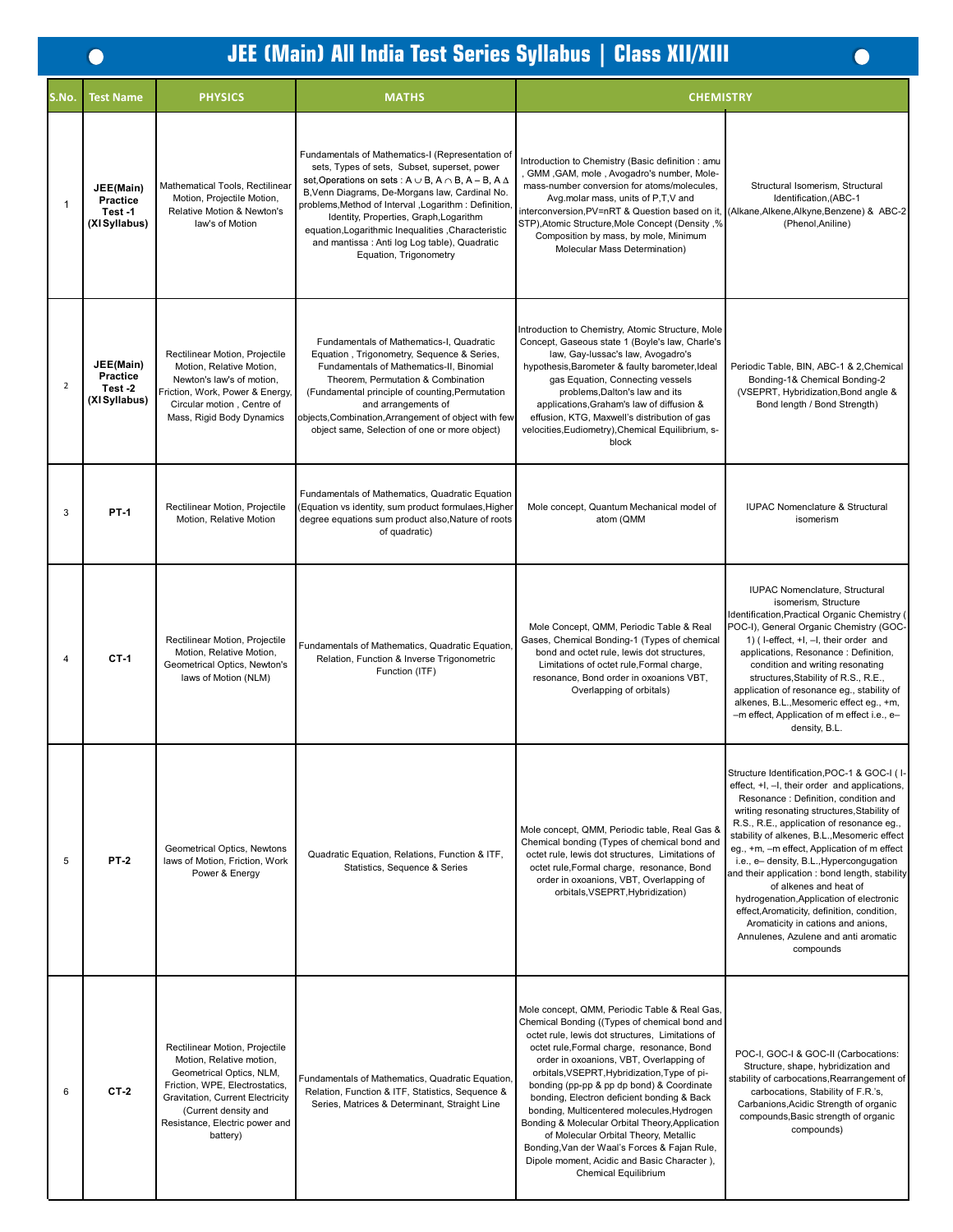| S.No.          | <b>Test Name</b> | <b>PHYSICS</b>                                                                                                                                                                                                                                                                                                                                                                            | <b>MATHS</b>                                                                                                                                                                                                                                                                                                                                                                                                                                                                                                                                                           | <b>CHEMISTRY</b>                                                                                                                                                                                                                                                                                                                                                                                                                                                                                            |                                                                                                                                                                                                                                                                                                                                                                                                                                                                                                                                                                                                                                                                                                                                                                                                                                                                                                                                                                                                                                                                                                                                                                                                                                                                |
|----------------|------------------|-------------------------------------------------------------------------------------------------------------------------------------------------------------------------------------------------------------------------------------------------------------------------------------------------------------------------------------------------------------------------------------------|------------------------------------------------------------------------------------------------------------------------------------------------------------------------------------------------------------------------------------------------------------------------------------------------------------------------------------------------------------------------------------------------------------------------------------------------------------------------------------------------------------------------------------------------------------------------|-------------------------------------------------------------------------------------------------------------------------------------------------------------------------------------------------------------------------------------------------------------------------------------------------------------------------------------------------------------------------------------------------------------------------------------------------------------------------------------------------------------|----------------------------------------------------------------------------------------------------------------------------------------------------------------------------------------------------------------------------------------------------------------------------------------------------------------------------------------------------------------------------------------------------------------------------------------------------------------------------------------------------------------------------------------------------------------------------------------------------------------------------------------------------------------------------------------------------------------------------------------------------------------------------------------------------------------------------------------------------------------------------------------------------------------------------------------------------------------------------------------------------------------------------------------------------------------------------------------------------------------------------------------------------------------------------------------------------------------------------------------------------------------|
| $\overline{7}$ | <b>PT-3</b>      | Electrostatics, Gravitation,<br>Current Electricity, Capacitance,<br><b>Circular Motion</b>                                                                                                                                                                                                                                                                                               | Matrices & Determinant, Straight Line, Circle,<br>Limits, Continuity & Derivability ((Definition + LHL \<br>RHL, Indeterminate forms, Fundamental theorem,<br>Method of Removing indeterminancy,<br>Factorization, Rationalization, use of standard<br>limit, Use of substitution, Infinite Limits, use of<br>expansion, series expansion, Binomial expansion.<br>Finding a, b, c for existence of Limits, L - Hop'tal<br>rule, Limit of the form 1 $\infty$ , 0°, $\infty$ °,Limit of the form $\infty$<br>∞, Sandwitch Theorem, Miscellaneous Problems<br>on limits) | Chemical Bonding, Chemical Equlibrium, Ionic<br>Equilibrium (Elementary), Coordination<br>Compound, Nomeneclature                                                                                                                                                                                                                                                                                                                                                                                           | GOC-II (Carbocations: Structure, shape,<br>hybridization and stability of<br>carbocations, Rearrangement of<br>carbocations, Stability of F.R.'s,<br>Carbanions, Acidic Strength of organic<br>compounds, Basic strength of organic<br>compounds, Definition & conditions of<br>tautomerism, % Enol content), Polymer,<br>Stereoisomerism                                                                                                                                                                                                                                                                                                                                                                                                                                                                                                                                                                                                                                                                                                                                                                                                                                                                                                                      |
| 8              | $CT-3$           | Rectilinear Motion, Projectile<br>Motion, Relative motion,<br>Geometrical Optics, NLM,<br>Friction, WPE, Electrostatics,<br>Gravitation, Current Electricity,<br>Capactiance, Circular Motion,<br>Centre of mass, Rigid Body<br>Dynamics (RBD), Simple<br>Harmonic Motion (SHM), String<br>wave, Sound wave<br>(Propagation of sound<br>waves, Pressure wave and<br>speed of sound waves) | Fundamentals of Mathematics, Quadratic Equation,<br>Relations, Function & ITF, Statistics, Sequence &<br>Series, Matrices & Determinant, Straight Line,<br>Circle, Limits, Continuity & Derivability,<br>Mathematical Reasoning, Application of<br>Derivatives, Conic Section, Indefinite Integration                                                                                                                                                                                                                                                                  | Mole Concept, QMM, Periodic table, Real Gas,<br>Chemical Bonding, Chemical Equilibrium, Ionic<br>Equilibrium (Elemenatry), Coordination<br>compounds, Electrochemistry, Metallurgy,<br>Qualitative Analysis-I (Dry test - solubility<br>chart, Dilute H <sub>2</sub> SO <sub>4</sub> , Group Acidic radicals :<br>$CO_3^{2-}$ , $SO_3^{2-}$ , $S^{2-}$ , $NO_2^-$ , $CH_3COO^-$ , Conc.<br>$H2SO4$ Group Acidic radicals, Analysis of $SO42–$<br>$PO_4^{3-}$ , $BO_3^{3-}$ ) p-Block(Halogen & Noble gases) | Stereoisomerism (Mains), Organic<br>Reaction Mechanisms-I (ORM-1)<br>(Electrophile, Nucleophile &<br>Nucleophilicity, Leaving group ability &<br>Solvent, Introduction to reaction<br>mechanism & Reaction of acidic hydrogen,<br>Nucleophilic addition reaction of carbonyl<br>compounds (HCN & GR), S <sub>N</sub> 2Th reaction of<br>acid (Estrification), S <sub>N</sub> 2Th reaction of acid<br>derivatives (RCOOH, ROH, NH <sub>3</sub> , RMgX,<br>CN <sup>-</sup> , LiAlH <sub>4</sub> & Hydrolysis) & ORM-II<br>(Electrophilic Aromatic substitution<br>reaction (Halogenation, nitration<br>sulphonation), Directive influence & o/p<br>ratio, Friedel craft Alkyalation, Friedel craft<br>Acylation reaction & its limitations, Free<br>radical substitution of alkane, Free radical<br>substitution by NBS & Free radical addition<br>reaction, Electrophilic addition reaction of<br>alkene, (X <sub>2</sub> , HOX, HX), Electrophilic<br>addition reaction of alkene (H <sub>2</sub> O / H <sup>+</sup> ,<br>$(CH_3COO)_2Hg,H_2O$ / NaBH <sub>4</sub> & B <sub>2</sub> H <sub>6</sub> /<br>$H_2O_2$ ), Electrophilic addition reaction of<br>alkyne (X <sub>2</sub> , HOX, HX, $H_2SO_4/Hg^{2+}$ &<br>$B_2H_6$ / $H_2O_2$ ), Reduction, Oxidation |
| 9              | <b>PT-4</b>      | Centre of mass, RBD, SHM,<br>String wave, Sound wave, Wave<br>Optics, Electro Magnetic Waves<br>(EMW), Solid & Semi<br>Conductor, Principle of<br>communication, Error &<br>Mesurement                                                                                                                                                                                                    | Limits, Continuity & Derivability, Application of<br>Derivatives, Mathematical Reasoning, Conic<br>Section, Indefinite Integration, Definite Integration &<br>Its Application                                                                                                                                                                                                                                                                                                                                                                                          | Coordination compound, Electrochemistry,<br>Metallurgy, s-Block ,p-Block (B & C)<br>family, Equivalent concept, Chemical kinetics                                                                                                                                                                                                                                                                                                                                                                           | ORM-II, ORM-III (Nucleophilic Substitution<br>Reaction S <sub>N</sub> 1 (Alkyl halide, Alcohol<br>), Nucleophilic Substitution Reaction $S_N2$<br>(Alkyl halide, Alcohol, Nucleophilic<br>Substitution Reaction of ether & $S_N$ i<br>Reaction of alochol, Aromatic Nucleophilic<br>Substitution Reaction $S_N 2Ar$ ) & Reduction-<br>Oxidation                                                                                                                                                                                                                                                                                                                                                                                                                                                                                                                                                                                                                                                                                                                                                                                                                                                                                                                |
| 10             | <b>AIOT-1</b>    | <b>FULL SYLLABUS</b>                                                                                                                                                                                                                                                                                                                                                                      | <b>FULL SYLLABUS</b>                                                                                                                                                                                                                                                                                                                                                                                                                                                                                                                                                   | <b>FULL SYLLABUS</b>                                                                                                                                                                                                                                                                                                                                                                                                                                                                                        | <b>FULL SYLLABUS</b>                                                                                                                                                                                                                                                                                                                                                                                                                                                                                                                                                                                                                                                                                                                                                                                                                                                                                                                                                                                                                                                                                                                                                                                                                                           |
| 11             | MMT-1            | <b>FULL SYLLABUS</b>                                                                                                                                                                                                                                                                                                                                                                      | <b>FULL SYLLABUS</b>                                                                                                                                                                                                                                                                                                                                                                                                                                                                                                                                                   | <b>FULL SYLLABUS</b>                                                                                                                                                                                                                                                                                                                                                                                                                                                                                        | <b>FULL SYLLABUS</b>                                                                                                                                                                                                                                                                                                                                                                                                                                                                                                                                                                                                                                                                                                                                                                                                                                                                                                                                                                                                                                                                                                                                                                                                                                           |
| 12             | MMT-2            | <b>FULL SYLLABUS</b>                                                                                                                                                                                                                                                                                                                                                                      | <b>FULL SYLLABUS</b>                                                                                                                                                                                                                                                                                                                                                                                                                                                                                                                                                   | <b>FULL SYLLABUS</b>                                                                                                                                                                                                                                                                                                                                                                                                                                                                                        | <b>FULL SYLLABUS</b>                                                                                                                                                                                                                                                                                                                                                                                                                                                                                                                                                                                                                                                                                                                                                                                                                                                                                                                                                                                                                                                                                                                                                                                                                                           |
| 13             | AIOT-2           | <b>FULL SYLLABUS</b>                                                                                                                                                                                                                                                                                                                                                                      | <b>FULL SYLLABUS</b>                                                                                                                                                                                                                                                                                                                                                                                                                                                                                                                                                   | <b>FULL SYLLABUS</b>                                                                                                                                                                                                                                                                                                                                                                                                                                                                                        | <b>FULL SYLLABUS</b>                                                                                                                                                                                                                                                                                                                                                                                                                                                                                                                                                                                                                                                                                                                                                                                                                                                                                                                                                                                                                                                                                                                                                                                                                                           |
| 14             | <b>MT</b>        | <b>FULL SYLLABUS</b>                                                                                                                                                                                                                                                                                                                                                                      | <b>FULL SYLLABUS</b>                                                                                                                                                                                                                                                                                                                                                                                                                                                                                                                                                   | <b>FULL SYLLABUS</b>                                                                                                                                                                                                                                                                                                                                                                                                                                                                                        | <b>FULL SYLLABUS</b>                                                                                                                                                                                                                                                                                                                                                                                                                                                                                                                                                                                                                                                                                                                                                                                                                                                                                                                                                                                                                                                                                                                                                                                                                                           |
| 15             | JPT-1            | <b>FULL SYLLABUS</b>                                                                                                                                                                                                                                                                                                                                                                      | <b>FULL SYLLABUS</b>                                                                                                                                                                                                                                                                                                                                                                                                                                                                                                                                                   | <b>FULL SYLLABUS</b>                                                                                                                                                                                                                                                                                                                                                                                                                                                                                        | <b>FULL SYLLABUS</b>                                                                                                                                                                                                                                                                                                                                                                                                                                                                                                                                                                                                                                                                                                                                                                                                                                                                                                                                                                                                                                                                                                                                                                                                                                           |
| 16             | JPT-2            | <b>FULL SYLLABUS</b>                                                                                                                                                                                                                                                                                                                                                                      | <b>FULL SYLLABUS</b>                                                                                                                                                                                                                                                                                                                                                                                                                                                                                                                                                   | <b>FULL SYLLABUS</b>                                                                                                                                                                                                                                                                                                                                                                                                                                                                                        | <b>FULL SYLLABUS</b>                                                                                                                                                                                                                                                                                                                                                                                                                                                                                                                                                                                                                                                                                                                                                                                                                                                                                                                                                                                                                                                                                                                                                                                                                                           |
| 17             | <b>JPT-3</b>     | <b>FULL SYLLABUS</b>                                                                                                                                                                                                                                                                                                                                                                      | <b>FULL SYLLABUS</b>                                                                                                                                                                                                                                                                                                                                                                                                                                                                                                                                                   | <b>FULL SYLLABUS</b>                                                                                                                                                                                                                                                                                                                                                                                                                                                                                        | <b>FULL SYLLABUS</b>                                                                                                                                                                                                                                                                                                                                                                                                                                                                                                                                                                                                                                                                                                                                                                                                                                                                                                                                                                                                                                                                                                                                                                                                                                           |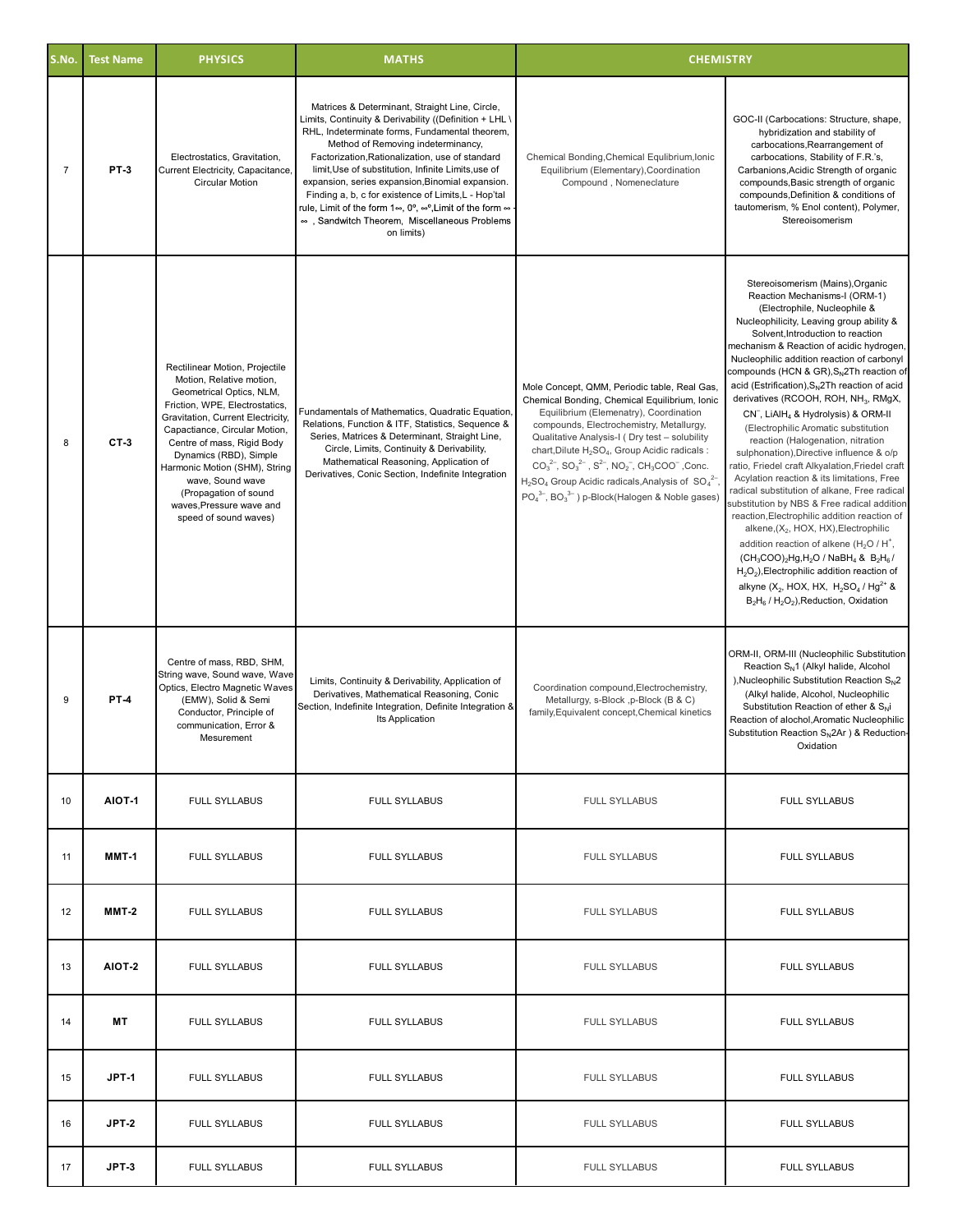| S.No.          | <b>Test Name</b> | <b>PHYSICS</b>                                                                                                                                                                                                                                                                                                                                                                                                    | <b>MATHS</b>                                                                                                                                                                                                                                                                                                                                                                                                          | <b>CHEMISTRY</b>                                                                                                                                                                                                                                                                                                                                                                                                                                             |                                                                                                                                                                                                                                                                                                                                                                                                                                                                                                                                                                                                                                                                                                                                                                                                                                                                                                                                                                                                                                                                                    |  |  |
|----------------|------------------|-------------------------------------------------------------------------------------------------------------------------------------------------------------------------------------------------------------------------------------------------------------------------------------------------------------------------------------------------------------------------------------------------------------------|-----------------------------------------------------------------------------------------------------------------------------------------------------------------------------------------------------------------------------------------------------------------------------------------------------------------------------------------------------------------------------------------------------------------------|--------------------------------------------------------------------------------------------------------------------------------------------------------------------------------------------------------------------------------------------------------------------------------------------------------------------------------------------------------------------------------------------------------------------------------------------------------------|------------------------------------------------------------------------------------------------------------------------------------------------------------------------------------------------------------------------------------------------------------------------------------------------------------------------------------------------------------------------------------------------------------------------------------------------------------------------------------------------------------------------------------------------------------------------------------------------------------------------------------------------------------------------------------------------------------------------------------------------------------------------------------------------------------------------------------------------------------------------------------------------------------------------------------------------------------------------------------------------------------------------------------------------------------------------------------|--|--|
| 1              | <b>PT-1</b>      | <b>Mathematical Tools</b><br>(Function, Trigonometry, Slope,<br>Curve, Differentiation, Rules of Diff.,<br>Chain Rule, Maxima & minima<br>application of diff., Integral.<br>Indefinite, Define Integration, Area<br>under curve)                                                                                                                                                                                 | Fundamentals of Mathematics-I (FOM-I)<br>(Representation of sets, Types of sets, Subset,<br>superset, power set, Operations on sets : A $\cup$ B, A<br>$\cap$ B, A – B, A $\triangle$ B, Venn Diagrams, De-Morgans<br>law, Cardinal No. problems, Method of Interval,<br>Logarithm: Definition, Identity, Properties, Graph,<br>Logarithmic Equation )                                                                | Introduction to Chemistry (Basic<br>definition : amu, GMM, GAM, mole,<br>Avogadro's number, Mole-mass-number<br>conversion for<br>atoms/molecules, Avg.molar mass, units<br>of P,T,V and interconversion, PV=nRT &<br>Question based on it, STP)                                                                                                                                                                                                             | IUPAC-Nomenclature (Introduction of s and p<br>bond. Valencies of C, H, X, O & N. Degree of C, H<br>& X and structure formula, Hybridization of carbon &<br>DU of Hydrocarbon only, General formula, Bond<br>Line formula, Structural formula and homologs,<br>Classification of organic compound, aromatic<br>compound (excluding huckel rule) bicyclic<br>compound, spiro compound.<br>General Rules of IUPAC Nomenclature, IUPAC-<br>Nomenclature of Alkane & Cyclo alkane with simple<br>side chain (Alkyl Radical), IUPAC-Nomenclature of<br>Alkane & Cyclo alkane with complex alkyl<br>radical, IUPAC-Nomenclature of Alkenes, alkynes,<br>Cycloalkene and polyene, IUPAC-Nomenclature of<br>non-chain terminating Functional groups (-OH,<br>$-SO3H$ , Ketone, thiols and amines)}                                                                                                                                                                                                                                                                                         |  |  |
| $\overline{2}$ | CT-1             | Mathematical Tools, Rectilinear<br>Motion, Projectile Motion, Relative<br>Motion (Relative motion in 1-D)                                                                                                                                                                                                                                                                                                         | Fom-I ((Representation of sets, Types of sets,<br>Subset, superset, power set, Operations on sets : A<br>$\cup$ B, A $\cap$ B, A – B, A $\Delta$ B, Venn Diagrams, De-<br>Morgans law, Cardinal No. problems, Method of<br>Interval, Logarithm: Definition, Identity, Properties,<br>Graph, Logarithmic Equation, Logarithmic<br>Inequalities, Characteristic and mantissa, Anti log<br>Log table), Qudratic Equation | Introduction to Chemistry & Atomic<br>Structure (Discovery of subatomic<br>particles [Cathode, Anode Rays,<br>Thomson, Rutherford, Some<br>terms(Isotopes,Isobars,Isotones,<br>Isoelectronic), Electromagnetic<br>Radiations (properties of<br>waves), Planck's Quantum Theory, Black<br>Body Radiation, Photoelectric<br>Effect, Bohr's Atomic Model)                                                                                                       | UPAC Nomenclature (Introduction of s and p bond.<br>Valencies of C, H, X, O & N. Degree of C, H & X<br>and structure formula, Hybridization of carbon & DU<br>of Hydrocarbon only, General formula, Bond Line<br>formula, Structural formula and homologs,<br>Classification of organic compound, aromatic<br>compound (excluding huckel rule) bicyclic<br>compound, spiro compound.<br>General Rules of IUPAC Nomenclature, IUPAC-<br>Nomenclature of Alkane & Cyclo alkane with simple<br>side chain (Alkyl Radical), IUPAC-Nomenclature of<br>Alkane & Cyclo alkane with complex alkyl<br>radical, IUPAC-Nomenclature of Alkenes, alkynes,<br>Cycloalkene and polyene, IUPAC-Nomenclature of<br>non-chain terminating Functional groups (-OH,<br>-SO3H, Ketone, thiols and amines), IUPAC-<br>Nomenclature of chain terminating Functional<br>groups (Aldehyde & Carboxylic acids, (Amides, Oyl<br>halide & Nitriles), IUPAC-Nomenclature of chain<br>terminating Functional groups (Esters &<br>Anhydride), IUPAC-Nomenclature of aromaitc<br>compounds), Structural Isomerism |  |  |
| 3              | PT-2             | Mathematical Tools, Rectilinear<br>Motion, Projectile Motion, Relative<br>Motion, Newton's Laws of Motion<br>(NLM) (Basic force, NLM 1st, 2nd,<br>3rd Law (Action Reaction), Tension,<br>Normal System F.B.D, Problem of<br>equilibrium, Problem of<br>acceleration,Constrained motion<br>(string), Constrained motion<br>(wedge), Weighing machine, spring,<br>Spring balance, spring and string cut<br>problem) | Quadratic Equation, Trigonometry                                                                                                                                                                                                                                                                                                                                                                                      | Introduction to Chemistry, Atomic<br>Structure ((Discovery of subatomic<br>particles [Cathode, Anode Rays,<br>Thomson, Rutherford, Some<br>terms(Isotopes,Isobars,Isotones,<br>Isoelectronic), Electromagnetic<br>Radiations (properties of<br>waves), Planck's Quantum Theory, Black<br>Body Radiation, Photoelectric<br>Effect, Bohr's Atomic Model),<br>Spectrum, Spectral Lines, De Broglie's,<br>Heisenberg, Quantum nos., Electronic<br>configuration) | Structural Isomerism, Structural Identification &<br>ABC-1(Alkane,Alkene,Alkyne,Benzene)                                                                                                                                                                                                                                                                                                                                                                                                                                                                                                                                                                                                                                                                                                                                                                                                                                                                                                                                                                                           |  |  |
| $\overline{4}$ | $CT-2$           | Mathematical Tools, Rectilinear<br>Motion, Projectile Motion, Relative<br>Motion, NLM, Friction, Work, Power<br>& Energy (Calculation of work by<br>constant force (Tension, Normal,<br>Friction and Pseudo forces), Work<br>done By variable forces, area under<br>the graph, Spring force)                                                                                                                      | FOM-I, Quadratic Equation, Trigonometry,<br>Sequence and series, Mathematical Induction, FOM-<br>Il (Modulus function : Definition, Equations , Graphs<br>of Modulus (Linear only), Equations involving<br>Modulus, Inequalities involving modulus, Graphs<br>related to modulus, Graphical transformations of<br>modulus, Irrational Inequalities, Signum Function,<br>Dirichlet Function)                           | Introduction to Chemistry, Atomic<br>Structure, Mole Concept (Density, %<br>Composition by mass, by mole,<br>Minimum Molecular Mass<br>Determination, Empirical & Molecular<br>Formula, Stoichiometry, Equation based<br>calculations, Concept of Limiting<br>reagent,% Excess, % Yield,<br>POAC, Sequence & Parallel Reactions,<br>Mixture analysis & % Purity, Basics of<br>oxidation number, Oxidizing and<br>reducing agents)                            | Structural Identification & ABC-1, ABC-2<br>(Phenol, Aniline), ABC-3 (Alkylhalide, Alcohol) &<br>Periodic Table                                                                                                                                                                                                                                                                                                                                                                                                                                                                                                                                                                                                                                                                                                                                                                                                                                                                                                                                                                    |  |  |
| 5              | <b>PT-3</b>      | Newton's Laws of Motion, Unit &<br>Dimentions, Friction, Work Power &<br>Energy, Circular Motion, Centre of<br>Mass (Calculation of COM of system<br>of particles, COM of distributed mass<br>system (Ring, disc, sphere), Cavity<br>concept (Negative Mass concept),<br>Motion of COM, Linear momentum<br>conservation)                                                                                          | Sequence and series, FOM-II, Binomial<br>Theorem, Permutation & Combination (Fundamental<br>principle of counting, Permutation and arrangements<br>of objects, Combination, Arrangement of object with<br>few object same)                                                                                                                                                                                            | Mole Concept, Gaseous State-1<br>(Boyle's law, Charle's law, Gay-lussac's<br>law, Avogadro's hypothesis, Ideal gas<br>Equation, Connecting vessels<br>problems, Dalton's law, applications of<br>Dalton's law, Graham's law of diffusion<br>& effusion)                                                                                                                                                                                                      | Basic Inorganic Nomenclature (BIN), Chemical<br>Bonding (Types of bonding (Definitions of lonic<br>bond Covalent bond and Metallic bond) and octet<br>rule, Limitations of octet rule, Writing the lewis dot<br>structure, formal charge, Fajan's Rule)                                                                                                                                                                                                                                                                                                                                                                                                                                                                                                                                                                                                                                                                                                                                                                                                                            |  |  |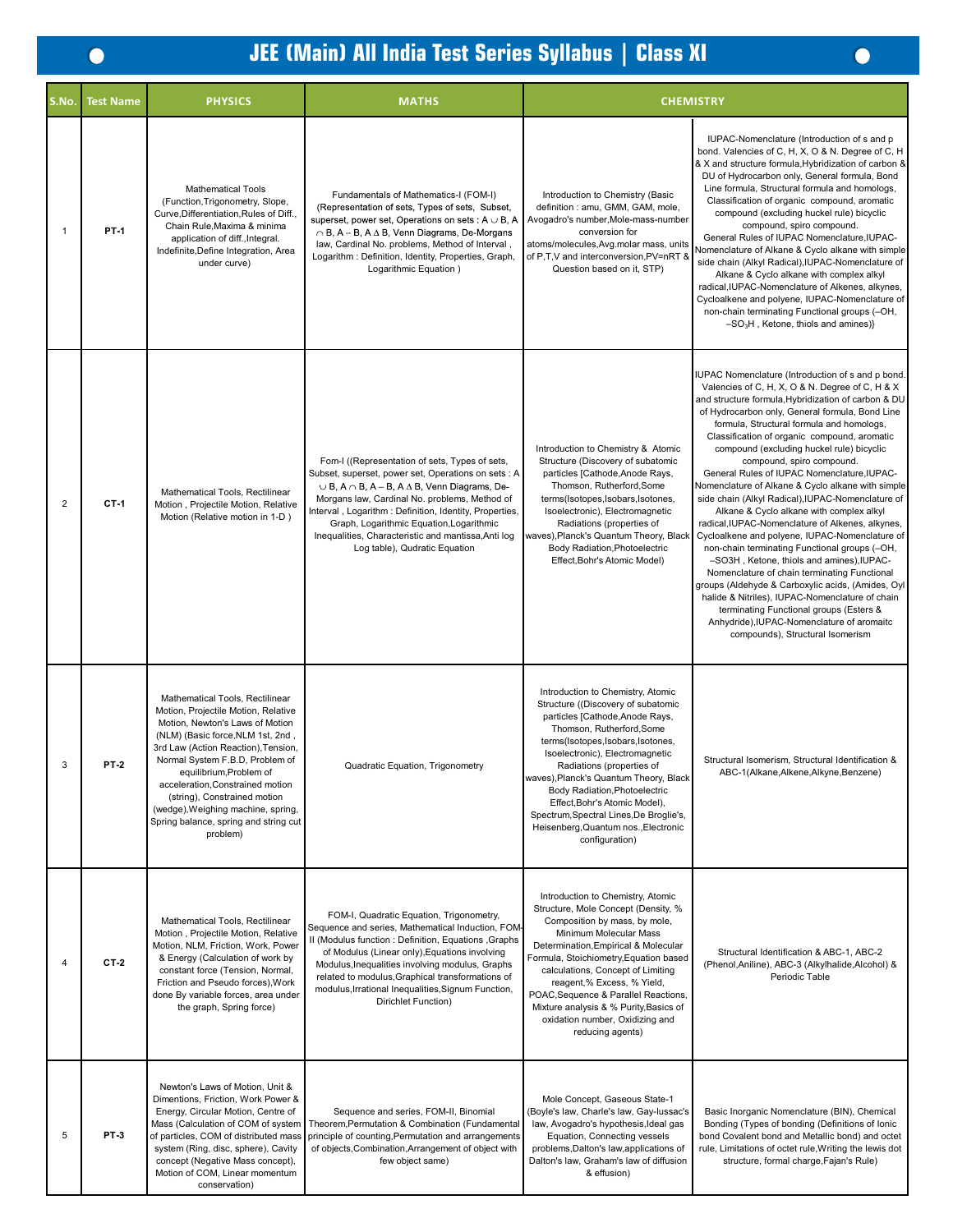| S.No.          | <b>Test Name</b> | <b>PHYSICS</b>                                                                                                                                                                                                                | <b>MATHS</b>                                                                                                                                                                                                                                                                                                                                                                                                                                                                                                                                                                                                                                                                                                                                                                              | <b>CHEMISTRY</b>                                                                                                                                                                                                                                                                                                                                                                                                                                                                                                                    |                                                                                                                                                                                                                                                                                                                                                                                                                                                                                                                                                                                                                                                                                                                                                            |  |
|----------------|------------------|-------------------------------------------------------------------------------------------------------------------------------------------------------------------------------------------------------------------------------|-------------------------------------------------------------------------------------------------------------------------------------------------------------------------------------------------------------------------------------------------------------------------------------------------------------------------------------------------------------------------------------------------------------------------------------------------------------------------------------------------------------------------------------------------------------------------------------------------------------------------------------------------------------------------------------------------------------------------------------------------------------------------------------------|-------------------------------------------------------------------------------------------------------------------------------------------------------------------------------------------------------------------------------------------------------------------------------------------------------------------------------------------------------------------------------------------------------------------------------------------------------------------------------------------------------------------------------------|------------------------------------------------------------------------------------------------------------------------------------------------------------------------------------------------------------------------------------------------------------------------------------------------------------------------------------------------------------------------------------------------------------------------------------------------------------------------------------------------------------------------------------------------------------------------------------------------------------------------------------------------------------------------------------------------------------------------------------------------------------|--|
| 6              | CT-3             | Mathematical Tools, Rectilinear<br>Motion, Projectile Motion, Relative<br>Motion, Newton's Laws of Motion,<br>Unit & Dimentions, Friction, Work<br>Power & Energy, Circular Motion,<br>Centre of Mass, Rigid Body<br>Dynamics | FOM-I, Quadratic Equaiton, Trignometry, Sequence<br>and series, Mathematical Induction, FOM-II,<br>Binomial Theorem, Permutation & Combination,<br>Statistics, Mathematical Reasoning                                                                                                                                                                                                                                                                                                                                                                                                                                                                                                                                                                                                     | Introduction to Chemistry, Atomic<br>Structure, Mole Concept, Gaseous<br>state1 (Boyle's law, Charle's law, Gay-<br>lussac's law, Avogadro's<br>hypothesis, Ideal gas Equation,<br>Connecting vessels problems, Dalton's<br>law, applications of Dalton's law,<br>Graham's law of diffusion & effusion.<br>KTG, Maxwell's distribution of gas<br>velocities), Chemical Equilibrium,<br>Gaseous state-2 (Real gas<br>Introduction, Vanderwaal's Equation &<br>Verification, Virial equation, Critical<br>phenomena) s-block Elements | Perodic Table, BIN, & Chemical Bonding (Types of<br>bonding (Definitions of lonic bond Covalent bond<br>and Metallic bond) and octet rule, Limitations of<br>octet rule, Writing the lewis dot structure, formal<br>charge, Fajan's Rule, Covalent & Coordinate bond,<br>Writing resonating structures, finding average bond<br>order, VBT, overlapping of<br>orbital, VSEPRT, Hybridization, Bond angle & Bond<br>length / Bond Strength, Type of p bonding ( $p\pi$ - $p\pi$ &<br>$p\pi$ d $\pi$ bond) & Coordinate bonding , Electron<br>deficient bonding & Back bonding, Molecular<br>Orbital Theory)                                                                                                                                                 |  |
| $\overline{7}$ | $CT-4$           | Mathematical Tools, Rectilinear<br>Motion, Projectile Motion, Relative<br>Motion, NLM, Friction, Work, Power<br>& Energy, Circular Motion, Centre of<br>Mass, RBD, Simple Harmonic Motion<br>(SHM), Fluid mechanics           | FOM-I, Quadratic Equaiton, Trignometry, Sequence<br>and series, Mathematical Induction, FOM-II,<br>Binomial theorem, Permutation & Combination,<br>Statistics, Mathematical Reasoning, Solution of<br>Triangle, Staight line (Rectangular Cartesian -<br>coordinate system, Distance formula, Section<br>formulas, Area of A, Slope formula, Condition of<br>collinearity of 3 points, Equation of straight line in<br>various forms, General form of Straight Line, Angle<br>between two straight line in terms of slope,    and $\perp$<br>lines, Position of points w.r.t. line, Length of $\perp$ Foot<br>of ⊥ and image of points w.r.t. line, Ratio in which a<br>line divides the line segment, Bisector of the angles<br>between two lines, Special points of $\Delta$ , , Locus) | Introduction to Chemistry, Atomic<br>Structure, Mole Concept, Gaseous state<br>1, Chemical Equilibrium, Gaseous state-<br>2, s-block Elements & Thermodynamics<br>(Introduction & Definitions, Graph<br>Conversion, Reversible & Irreversible<br>Process, Introduction of First Law, Heat &<br>Internal Energy, Calculation of Work -<br>Isothermal, Isochoric & Isobaric)                                                                                                                                                          | Periodic Table, BIN & Chemical Bonding (Types of<br>bonding (Definitions of lonic bond Covalent bond<br>and Metallic bond) and octet rule, Limitations of<br>octet rule, Writing the lewis dot structure, formal<br>charge, Fajan's Rule, Covalent & Coordinate bond,<br>Writing resonating structures, finding average bond<br>order, VBT, overlapping of<br>orbital, VSEPRT, Hybridization, Bond angle & Bond<br>length / Bond Strength, Type of p bonding ( $p\pi$ - $p\pi$ &<br>$p\pi$ d $\pi$ bond) & Coordinate bonding , Electron<br>deficient bonding & Back bonding, Molecular<br>Orbital Theory, Dipole moment, Hydrogen<br>Bonding, Van der Waal's Forces, Metallic Bonding,<br>Aciidic & Basic character), ABC-4<br>(Carbonyl,Carboxylic acid) |  |
| 8              | <b>PT-4</b>      | Simple Harmonic Motion,<br><b>Fluid Mechanics</b>                                                                                                                                                                             | Permutation & Combination, Statistics, Mathematical<br>Reasoning, Mathematical Induction, Solution of<br>Triangle, Staight line.                                                                                                                                                                                                                                                                                                                                                                                                                                                                                                                                                                                                                                                          | Gaseous State-2, s-Block,<br>Thermodynamics & Thermochemistry<br>(Introduction & Definitions, Graph<br>Conversion, Reversible & Irreversible<br>Process, Introduction of First Law, Heat &<br>Internal Energy, Calculation of Work -<br>Isothermal, Isochoric & Isobaric, CP &<br>CV, γ (gamma), Enthalpy, Adiabatic<br>Process, Questions based on Work<br>,Comparison between Isothermal and<br>Adiabatic, Some other processes<br>(Phase Transformation, Polytropic<br>Process, Free Expansion, For solids &<br>Liquids)         | Periodic Table, BIN & Chemical Bonding, ABC-4,<br>General Organic Chemistry-1 (GOC-1) (Inductive<br>effect Resonance, Resonance effect (Drawing<br>Structure), Mesomeric effect & SIR)                                                                                                                                                                                                                                                                                                                                                                                                                                                                                                                                                                     |  |
| 9              | MT               | <b>FULL SYLLABUS</b>                                                                                                                                                                                                          | <b>FULL SYLLABUS</b>                                                                                                                                                                                                                                                                                                                                                                                                                                                                                                                                                                                                                                                                                                                                                                      | <b>FULL SYLLABUS</b>                                                                                                                                                                                                                                                                                                                                                                                                                                                                                                                | <b>FULL SYLLABUS</b>                                                                                                                                                                                                                                                                                                                                                                                                                                                                                                                                                                                                                                                                                                                                       |  |
| 10             | <b>AIOT</b>      | <b>FULL SYLLABUS</b>                                                                                                                                                                                                          | <b>FULL SYLLABUS</b>                                                                                                                                                                                                                                                                                                                                                                                                                                                                                                                                                                                                                                                                                                                                                                      | <b>FULL SYLLABUS</b>                                                                                                                                                                                                                                                                                                                                                                                                                                                                                                                | <b>FULL SYLLABUS</b>                                                                                                                                                                                                                                                                                                                                                                                                                                                                                                                                                                                                                                                                                                                                       |  |

## **Topper's Speak**



Resonance DLP has been a constant guide for me in the preparation for different competitive exams. The Study Material, question papers ,instant solutions form a continuous learning curve which ground and shapes future of tomorrow. **JJ**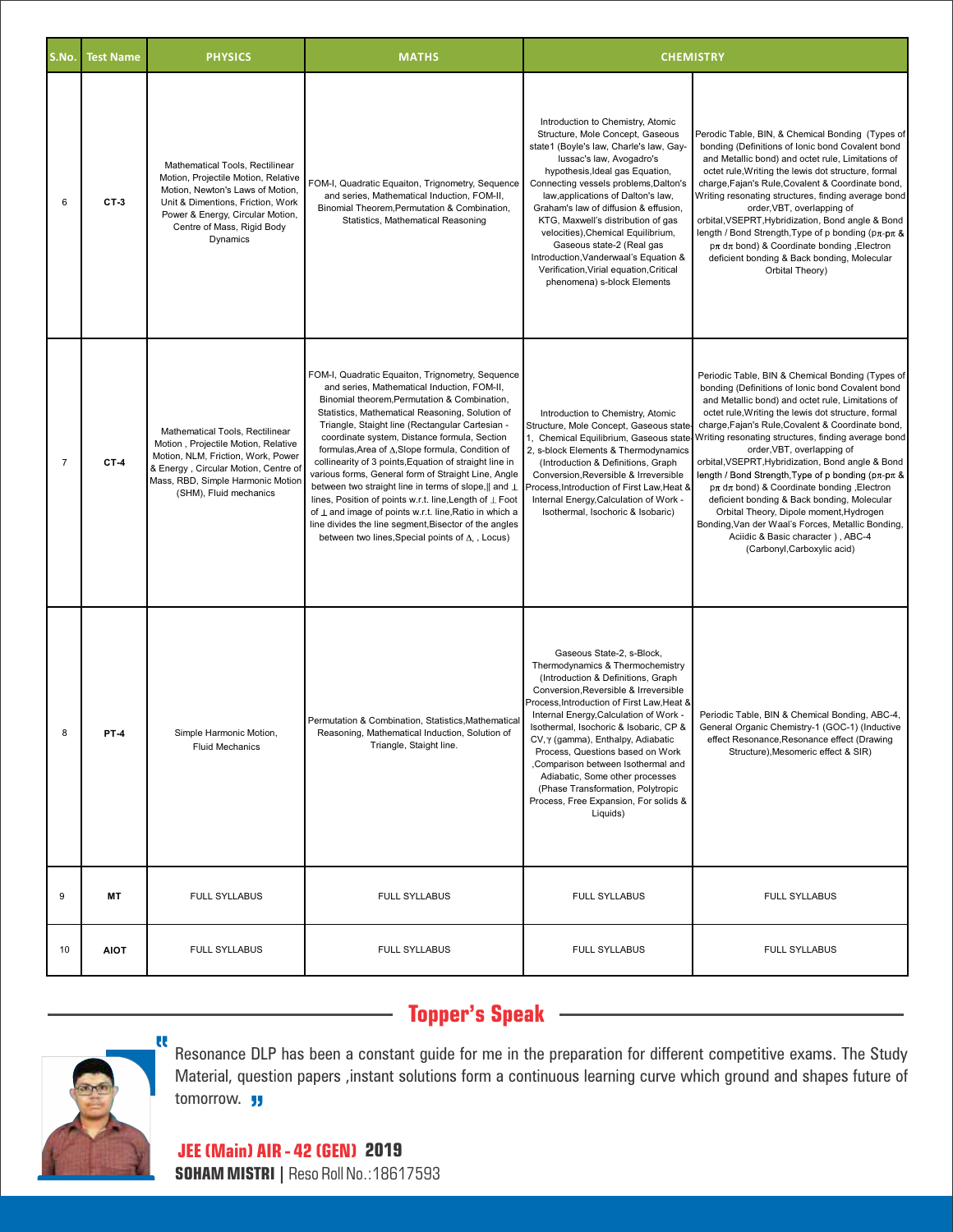## **Fee Structure**

#### **Course Fee for JEE (Main+Advanced) | JEE (Main) | KVPY**

#### **Class XI (2 Year Programme) Target-2021**

#### **Class XII/XII Passed (1 Year Programme) Target-2020**

| <b>Class XI (2 Year Programme)</b>                        | $JEE(Main + Adv.)$ | <b>JEE(Main)</b> | <b>Class XII/XII Passed (1 Year</b>         |
|-----------------------------------------------------------|--------------------|------------------|---------------------------------------------|
| Mahapack VIRAAT Premium (with CBTs)                       | ₹ 24000            | ₹ 18600          | Mahapack VIRAAT Premium (with CBTs)         |
| Mahapack VIRAAT (Postal)                                  | ₹ 23100            | ₹ 17100          | Mahapack VIRAAT (Postal)                    |
| Mahapack VIRAAT (Online)                                  | ₹ 20000            | ₹ 15000          | Mahapack VIRAAT (Online)                    |
|                                                           |                    |                  | Study Material Package (SMP+DPPs File       |
| Study Material Package (SMP+DPPs File)                    | ₹ 13300            | ₹9900            | All India Test Series - AITS with CBT(Live/ |
| All India Test Series - AITS with CBT(Live/Online/Postal) | ₹ 15500            | <b>NA</b>        | All India Test Series - AITS (Postal)       |
| All India Test Series - AITS (Postal)                     | ₹ 11850            | ₹9000            | DPPs File (Postal)                          |
| Online All India Test Series*                             | ₹ 6000             | ₹4500            | Revision Package (Rank Booster+Ready R      |
|                                                           |                    |                  | Rank Booster (PCM)*                         |

#### **Class XI Only (1 Year Programme) Target-2021**

| <b>Class XI Only (1 Year Programme)</b> | $JEE(Main + Adv.)$                   | JEE(Main) | Online Complete Test Prep. (OAITS + TWTS + DPPs) |
|-----------------------------------------|--------------------------------------|-----------|--------------------------------------------------|
| $COMBO$ PACK $(SMP + DPPs + AITS)$      | ₹ 12600                              | ₹9900     | Online All India Test Series (OAITS)*            |
| Online All India Test Series*           | ₹ 2500<br>₹ 3000<br>₹ 1200<br>₹ 1500 |           | Online Practice Test Series                      |
| DPPs File (Postal)                      |                                      |           | Topic wise Online Test Series (TWTS)*            |
| KVPY (SA Stream) Complete Pack*         | ₹4000                                |           | DPPs (Online)*                                   |
| Online Test Series - KVPY (SA Stream)*  | ₹ 1300                               |           | KVPY (SX Stream) Complete Pack (Maths & Bio.)*   |
|                                         |                                      |           |                                                  |

| (Jubl            | <b>JEE(Main)</b>                                        | <b>Class XII/XII Passed (1 Year Programme)</b>            | JEE(Main+Adv.) | <b>JEE(Main)</b> |  |
|------------------|---------------------------------------------------------|-----------------------------------------------------------|----------------|------------------|--|
|                  | ₹ 18600                                                 | Mahapack VIRAAT Premium (with CBTs)                       | ₹ 23000        | ₹ 16900          |  |
|                  | ₹ 17100                                                 | Mahapack VIRAAT (Postal)                                  | ₹ 21500        | ₹ 15800          |  |
|                  | ₹ 15000                                                 | Mahapack VIRAAT (Online)                                  | ₹ 18500        | ₹ 13500          |  |
|                  |                                                         | Study Material Package (SMP+DPPs File)                    | ₹ 13300        | ₹9900            |  |
|                  | ₹9900                                                   | All India Test Series - AITS with CBT(Live/Online/Postal) | ₹ 12500        | ₹8500            |  |
|                  | <b>NA</b>                                               | All India Test Series - AITS (Postal)                     | ₹9850          | ₹7000            |  |
|                  | ₹9000                                                   | DPPs File (Postal)                                        | ₹ 2000         | ₹ 1500           |  |
|                  | Revision Package (Rank Booster+Ready Reckoner)<br>₹4500 |                                                           | ₹ 3000         | ₹ 1500           |  |
|                  |                                                         | Rank Booster (PCM)*                                       | ₹ 2700         | ₹ 1200           |  |
| 121              |                                                         | Ready Reckoner*                                           | ₹ 350          | ₹ 300            |  |
| (du)             | <b>JEE(Main)</b>                                        | Online Complete Test Prep.(OAITS+TWTS+DPPs)               | ₹8500          | ₹ 6500           |  |
|                  | ₹9900                                                   | Online All India Test Series (OAITS)*                     | ₹4500          | ₹ 3500           |  |
|                  | ₹ 2500                                                  | Online Practice Test Series                               | ₹ 3000         | ₹ 2500           |  |
|                  | Topic wise Online Test Series (TWTS)*<br>₹ 1200         |                                                           | ₹ 3500         | ₹ 3000           |  |
| ₹4000            |                                                         | DPPs (Online)*                                            | ₹ 2000         | ₹ 1500           |  |
| ₹ 1300           |                                                         | KVPY (SX Stream) Complete Pack (Maths & Bio.)*            | ₹ 5100         |                  |  |
| *No Scholarships |                                                         | Online Test Series - KVPY (SX Stream) Maths/Bio*          | ₹ 1300         |                  |  |

|                                                    |                                                                                                                                                         |       |             | <b>Scholarships For Class XI, XII &amp; XII Passed Students</b> |                                                                               |       |             |
|----------------------------------------------------|---------------------------------------------------------------------------------------------------------------------------------------------------------|-------|-------------|-----------------------------------------------------------------|-------------------------------------------------------------------------------|-------|-------------|
| S.No.                                              | <b>Scholarship Categories</b>                                                                                                                           | (9/0) | <b>Code</b> | S.No.                                                           | <b>Scholarship Categories</b>                                                 | (0/0) | <b>Code</b> |
|                                                    | <b>On CLASS X Examination basis</b>                                                                                                                     |       |             | <b>On National Talent Search Examination (NTSE) basis</b>       |                                                                               |       |             |
| 1                                                  | State / National Boards: Declared / Published Merit<br>List (Only Top -15)                                                                              | 50    | 1901        | $\mathbf{1}$                                                    | NTSE (Level-II) Qualified / Scholarship Winner                                | 40    | 1916        |
|                                                    |                                                                                                                                                         |       |             | $\overline{c}$                                                  | NTSE (Level -I) Qualified                                                     | 15    | 1917        |
| $\overline{c}$                                     | In Class X, A1 Grade (in Science and Maths Individually) or % should be $> = 91\%$ (in Science and Maths Individually)                                  | 15    | 1902        |                                                                 | <b>For Old Student of Resonance (of Previous Sessions)</b>                    |       |             |
| 3                                                  | In Class X. A1 Grade in Science and A2 Grade in<br>Maths or vice versa / % should be $>$ = 91% in<br>Sci. and in b/w 81% to 90% in Maths or vice versa. | 10    | 1903        | $\mathbf{1}$                                                    | Any old student of Resonance YCCP Division in<br>any previous session         | 15    | 1918        |
|                                                    | <b>On CLASS XII Examination basis</b>                                                                                                                   |       |             | $\overline{c}$                                                  | Old student of Resonance DLPD Division in any<br>previous session             | 10    | 1919        |
| $\mathbf{1}$                                       | State / National Boards: Declared / Published<br>Merit List (Only Top -15)                                                                              | 50    | 1904        | 3                                                               | Old student of Resonance PCCP<br>(Classroom) Division in any previous session | 10    | 1920        |
| $\overline{c}$                                     | All National / State Board > 95% (AGGR.)                                                                                                                | 20    | 1905        | On The Basis of JEE (Main) 2019 Ranks                           |                                                                               |       |             |
| 3                                                  | All National / State Board $> 90\%$ & $<$ = 95%. (Aggr.)                                                                                                | 15    | 1906        | $\mathbf{1}$                                                    | Common Rank List (CRL) Upto 5000                                              | 30    | 1921        |
| 4                                                  | All National / State Board $> 85\%$ & $\lt$ = 90%. (Aggr.)                                                                                              | 10    | 1907        | 2                                                               | Common Rank List (CRL) 5001-10000                                             | 25    | 1922        |
| <b>Other</b>                                       |                                                                                                                                                         |       |             |                                                                 | Common Rank List (CRL) 10001 to 25000                                         | 20    | 1923        |
| $\mathbf{1}$                                       | Sibling of Current DLPD Student (Students who                                                                                                           | 10    | 1908        | 4                                                               | Common Rank List (CRL) 25001 to 50000                                         | 15    | 1924        |
|                                                    | enrolled in Complete Packs of any of the Classes)                                                                                                       |       |             | 5                                                               | Common Rank List (CRL) 50001 to 150000                                        | 10    | 1925        |
| 2                                                  | Sibling of Current YCCP Students                                                                                                                        | 10    | 1909        | 6                                                               | OBC-NCL/ST/SC RANK/ PwD/EWS (Any Category Rank)                               | 10    | 1926        |
|                                                    | <b>On International Olympiad<sup>®</sup> basis</b>                                                                                                      |       |             |                                                                 | On The Basis of JEE (Advanced) 2019 Ranks                                     |       |             |
| $\mathbf{1}$                                       | International Olympiad* Medalist                                                                                                                        | 50    | 1910        | $\mathbf{1}$                                                    | Common Rank List (CRL) 1-7000                                                 | 80    | 1932        |
| 2                                                  | INMO/INPHO/INCHO/INBO/INAO Qualified                                                                                                                    | 25    | 1911        | 2                                                               | Common Rank List (CRL) 7001- 10000                                            | 70    | 1933        |
| 3                                                  | RMO/NSEP/NSEC/NSEB/NSEA Qualified                                                                                                                       | 15    | 1912        |                                                                 |                                                                               |       |             |
| 4                                                  | Pre-RMO Qualified                                                                                                                                       | 10    | 1913        | 3                                                               | Common Rank List (CRL) 10001-20000                                            | 60    | 1934        |
| On Kishore Vaiqyanik Protsahan Yojana (KVPY) basis |                                                                                                                                                         |       |             | 4                                                               | Common Rank List (CRL) Above 20000                                            | 40    | 1935        |
| 1                                                  | <b>KVPY Final Round Qualified</b>                                                                                                                       | 50    | 1914        | 5                                                               | OBC-NCL/ST/SC (ANY RANK)/PH RANK/Preparatory Rank<br>(Any Category)           | 40    | 1936        |
| 2                                                  | <b>KVPY Stage-I Qualified</b>                                                                                                                           | 25    | 1915        | ĥ.                                                              | PwD on JEE (Advanced) 2019 Qualification                                      | 40    | 1937        |
|                                                    |                                                                                                                                                         |       |             |                                                                 |                                                                               |       |             |

\*Olympiads Conducted by Homi Bhabha Centre for Science Education (HBCSE). Performance in any other Olympiad will not be considered.

Note: Student moving to class XI/XII/XIII can claim the refund of Scholarship amount on the basis of class X Score/XII Score/NTSE/KVPY/HBCSE within 20 Days of result declaration of respective exams.